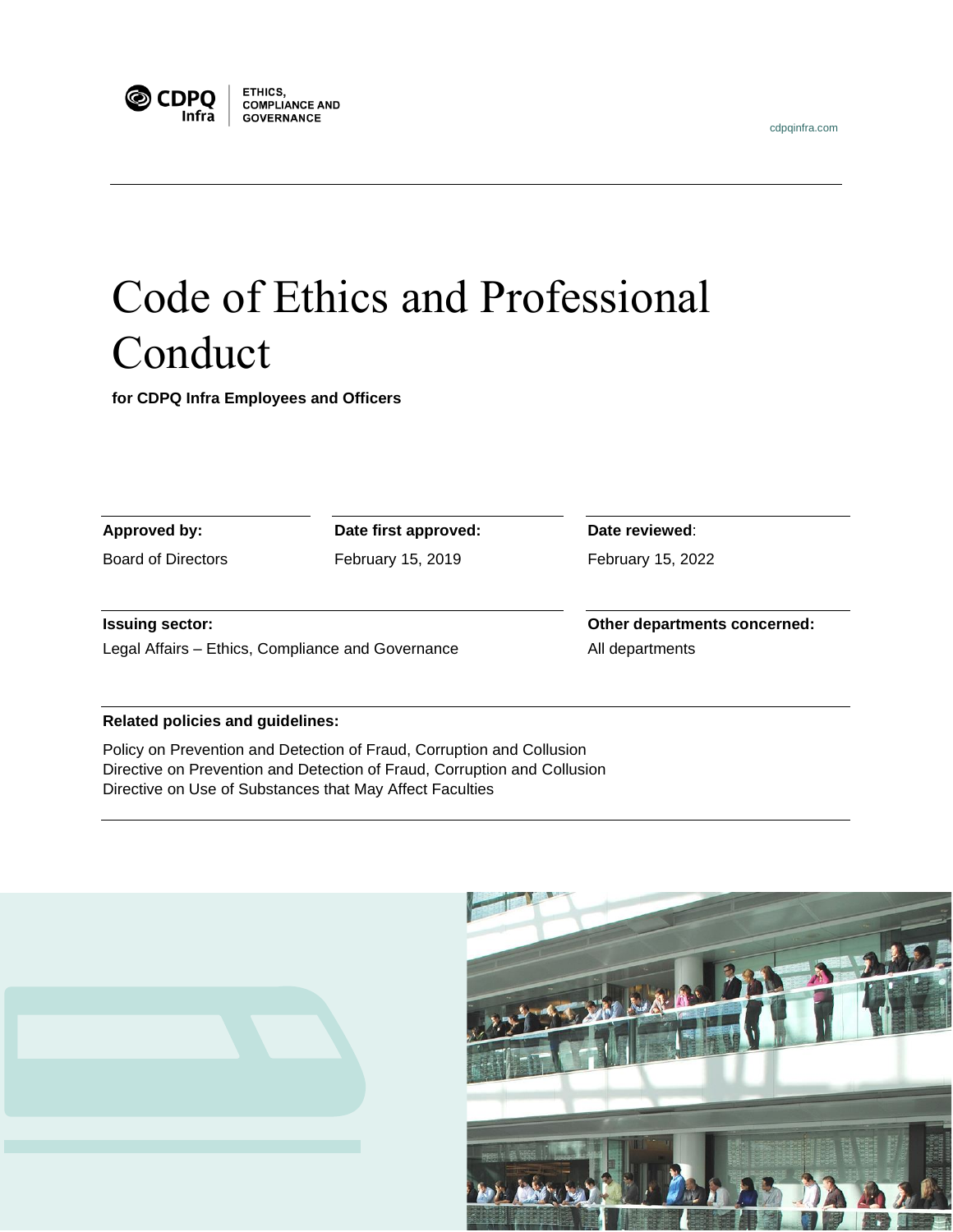# Table of contents

| 2.               |  |
|------------------|--|
| 3.               |  |
| 4.               |  |
| 5.               |  |
| 6.               |  |
| $\overline{7}$ . |  |
|                  |  |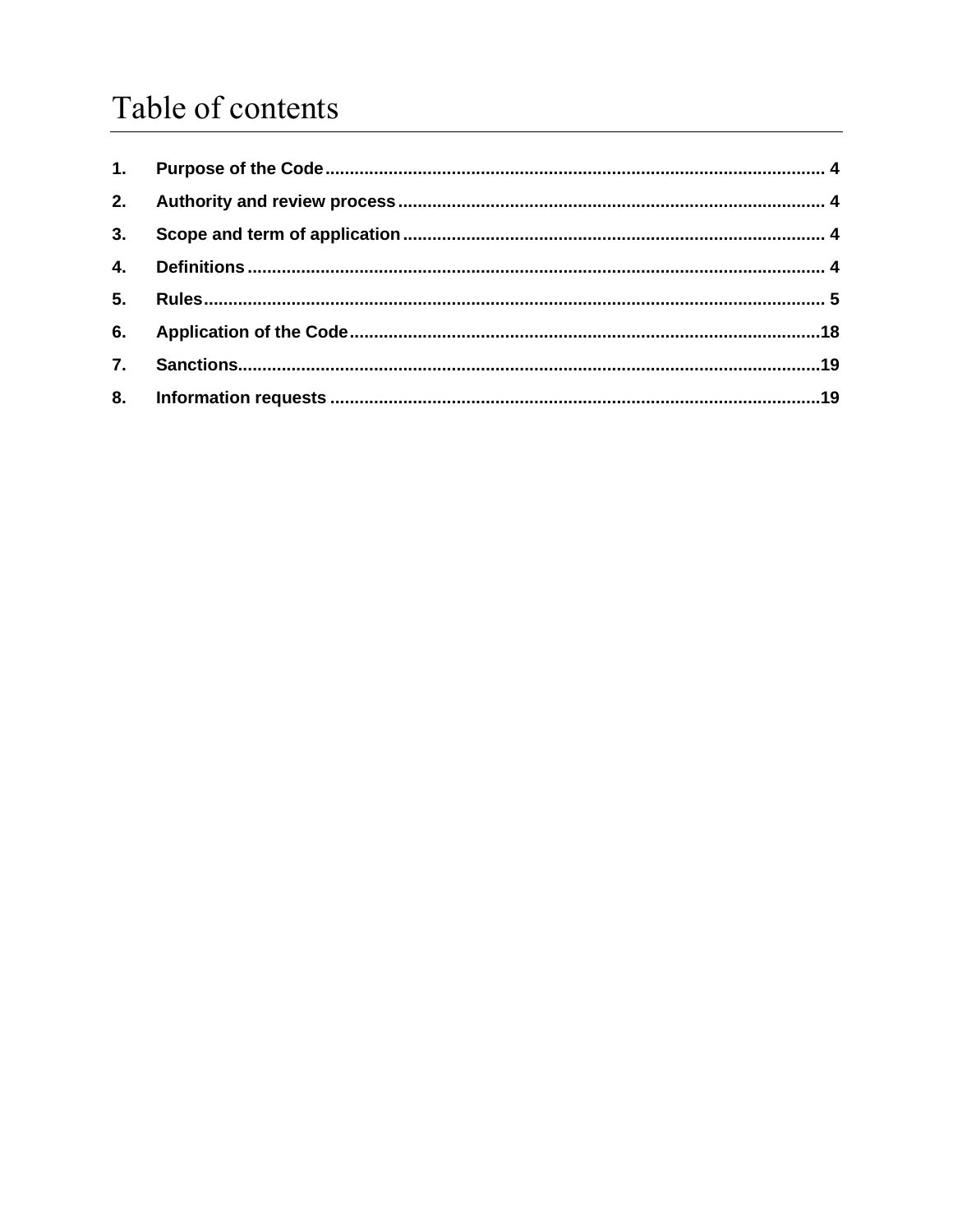# The Code of Ethics and Professional Conduct: Our Guide to Integrity and Professionalism

The Code of Ethics and Professional Conduct for Employees and Officers (**the Code**) sets out the principles and rules that must be the basis for the way we conduct ourselves in our work at CDPQ Infra Inc., a wholly owned subsidiary of Caisse de dépôt et placement du Québec. It is a guide intended to ensure that we all demonstrate integrity, honesty and professionalism at all times.

Each of us is personally responsible for knowing and complying with the provisions of the Code. Here is a summary of the 10 rules contained in it.

### The Code sets out 10 rules:

- 1. Act with loyalty, honesty and integrity
- 2. Comply with all applicable laws, regulations and policies
- 3. Treat others with respect
- 4. Protect confidentiality of information
- 5. Avoid Conflicts of interest
- 6. Comply with the rules governing Personal Transactions
- 7. Use resources appropriately
- 8. Exercise restraint in outside activities
- 9. Refuse any gifts that violate the Code
- 10. Adhere to the Code and report any non-compliant situations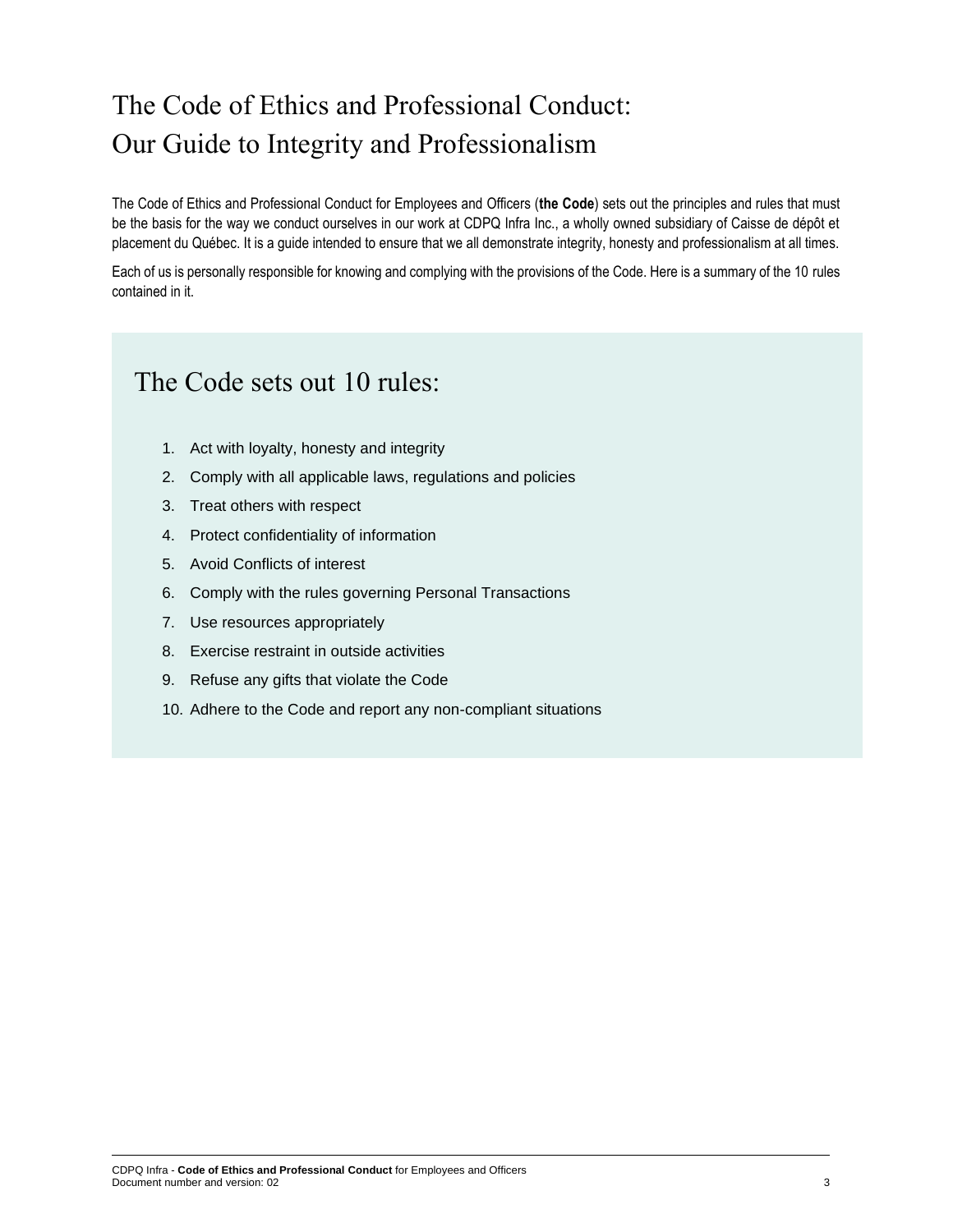# <span id="page-3-0"></span>1. Purpose of the Code

The purpose of the Code is to maintain the reputation for integrity, honesty and professionalism of CDPQ Infra and its subsidiaries (**CDPQ Infra**) by establishing rules of conduct on confidentiality, conflict of interest and professional ethics. It sets out standards, rules and principles to guide CDPQ Infra's employees in situations involving ethics and professional conduct.

# <span id="page-3-1"></span>2. Authority and review process

The Code is reviewed and approved by CDPQ Infra's Board of Directors (**the Board**) every three years, upon recommendation of CDPQ Infra's Human Resources and Governance Committee (**HRGC**).

# <span id="page-3-2"></span>3. Scope and term of application

The Code applies to all officers and employees of CDPQ Infra for the duration of their employment. Some provisions or special measures may continue to apply after employment ends. These provisions apply to, among other things, confidentiality of information.

The Code also applies to consultants who work at our offices and to individuals who are seconded from suppliers (collectively **Contractors**), with any necessary adjustments. The adjustments must be approved by the Legal Affairs - Ethics, Compliance and Governance Department (**Ethics Department**).

A declaration of compliance with the Code must be signed by those individuals and sent to the Ethics Department.

Team leaders are responsible for implementing and applying the Code in the workplace.

# <span id="page-3-3"></span>4. Definitions

**Conflict of Interest** means any real, apparent, potential or contingent situation in which an employee could be inclined to favour one person (including the employee and persons the employee is linked to) to the detriment of another. This definition also covers any situation that could jeopardize loyalty, integrity or judgment.

**Dealer** means natural or legal person specializing in securities trading, depending on the context in which this term is used.

**Government** means a) any government or supranational, federal, provincial, municipal, local or other public organization or any other ministry, tribunal, commission, board, bureau, agency or public service, interior or foreign; b) any subdivision, agency or agent of such an entity and c) any public, quasi-public or private organization that exercises regulatory, expropriation or taxation powers on behalf or under the control or supervision of such an entity.

**Confidential information** means any information concerning CDPQ Infra, information on industry or sector trends or any information of a strategic nature that is not public knowledge and that, if it were known by another person who is not an employee would be likely to give the person in question an advantage or compromise the carrying out of an activity in which CDPQ Infra is involved.

**Privileged information** means any information that is not yet public knowledge and that is likely to influence the decision of a reasonable investor or likely to exert a significant influence on the value or price of the securities of a corporation having made a public offering, including information about any of the following: an issue of securities, a change in dividend policy, a significant change in ownership of securities that could affect corporate control, a significant change at the senior management level, or a significant change with regard to business or customers. All privileged information is confidential information.

**Related Person** refers to any person covered by section 40 of the *Act respecting the Caisse de dépôt et placement du Québec*, including persons connected by blood relationship, marriage, civil union, *de facto* union, adoption or any other tie determined by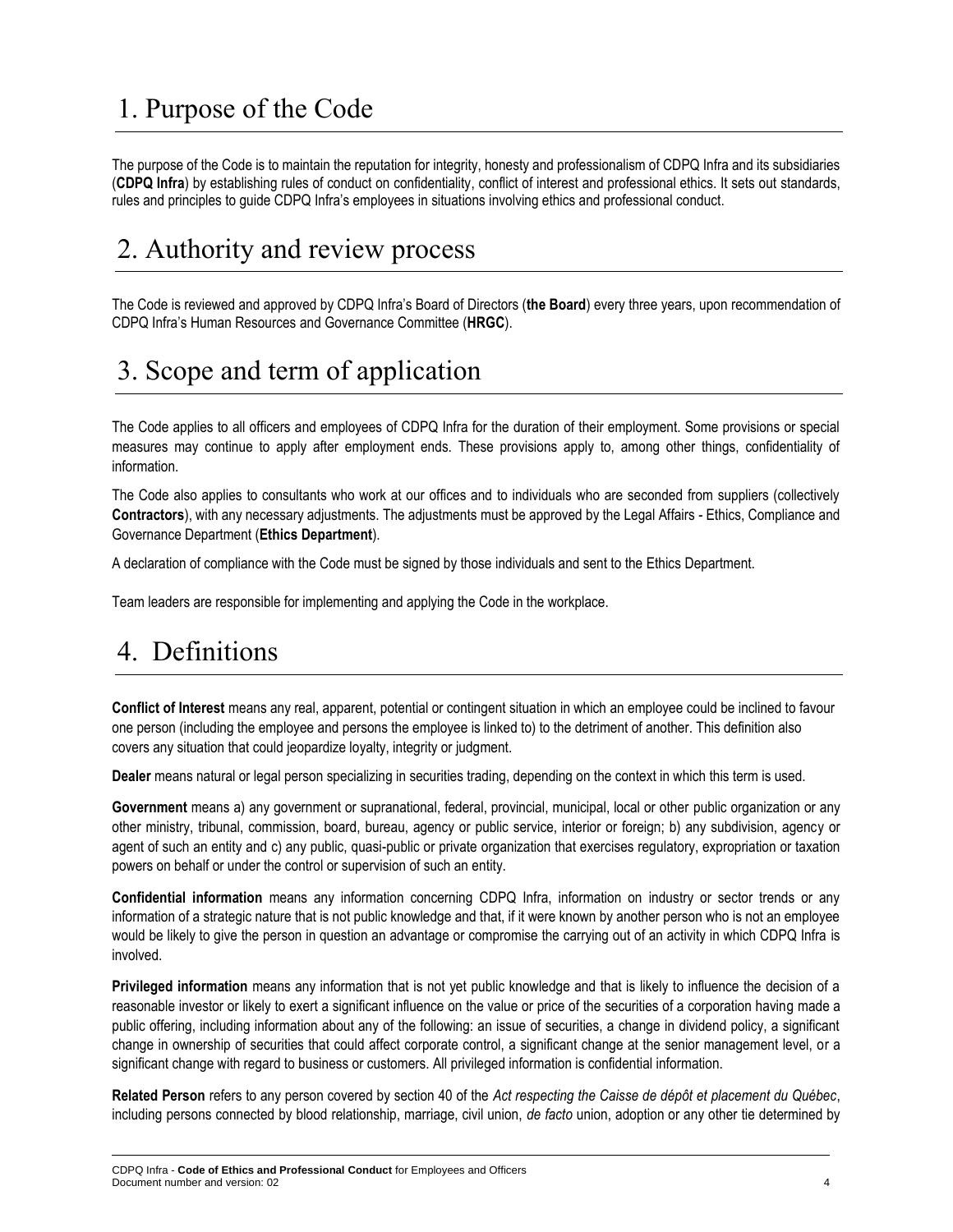regulation of the Government. For the purposes of the Code, Related Person also refers to a corporation or partnership in which an employee of the Caisse holds 10% or more of the Voting Shares or control and of which he or she is a director or officer. A corporation controlled by an employee of the Caisse or by a person connected to an employee of the Caisse is also considered a Related Person.

**Personal information** means any information for identifying a natural person.

**Security** means any security within the meaning of the *Securities Act* (Québec), including stocks, bonds, rights, warrants and any options, futures or derivatives. For the purpose of this Code, all current, future, conditional or convertible financial instruments and options are also securities;

Notwithstanding the foregoing, this definition does not cover debt securities issued by a Government, treasury bills, term notes and certificates of deposit issued by a financial institution or a Government.

**Transaction** means any purchase, sale, transfer or any other acquisition or assignment effected in any manner whatsoever, or any attempt to effect any such transaction.

### <span id="page-4-0"></span>5. Rules

### **5.1 Act with loyalty, honesty and integrity**

We must carry out our duties with loyalty, honesty and integrity.

#### **a) Competence, diligence and integrity**

The duties assigned to us must be carried out diligently, to the best of our ability and with rigour and judgment. In particular, we must adhere to the highest standards of quality when we handle information on behalf of CDPQ Infra, to ensure the integrity of its books and accounts.

All CDPQ Infra records, accounting ledgers, reports, invoices and other documents must therefore fully and accurately reflect the transactions executed. We may not knowingly omit any information or data affecting the accuracy of a report, falsify documents or issue false declarations.

#### **b) Loyalty and restraint after employment at CDPQ Infra**

Obligations of loyalty and restraint apply throughout our employment and continue after our employment at CDPQ Infra. Any Confidential Information brought to our attention as part of our duties must remain confidential after our employment ends. We must therefore refrain from disclosing its content and from providing anyone with advice based on such information and from using it to our advantage, to the advantage of a third party or to the detriment of CDPQ Infra or a third party.

In the year following the date of the end of our employment, we are prohibited from acting on behalf of or for the account of anyone in respect of a proceeding, negotiation or other transaction to which CDPQ Infra is a party and regarding which we have confidential information.

All CDPQ Infra documents as well as stored confidential information in our possession must be returned to CDPQ Infra or destroyed when our employment ends.

#### **Specific application**

When in discussions regarding our acceptance of an offer of employment with another employer, we may not solicit colleagues to induce them to quit their jobs.

#### **5.2 Comply with all applicable laws, regulations and policies**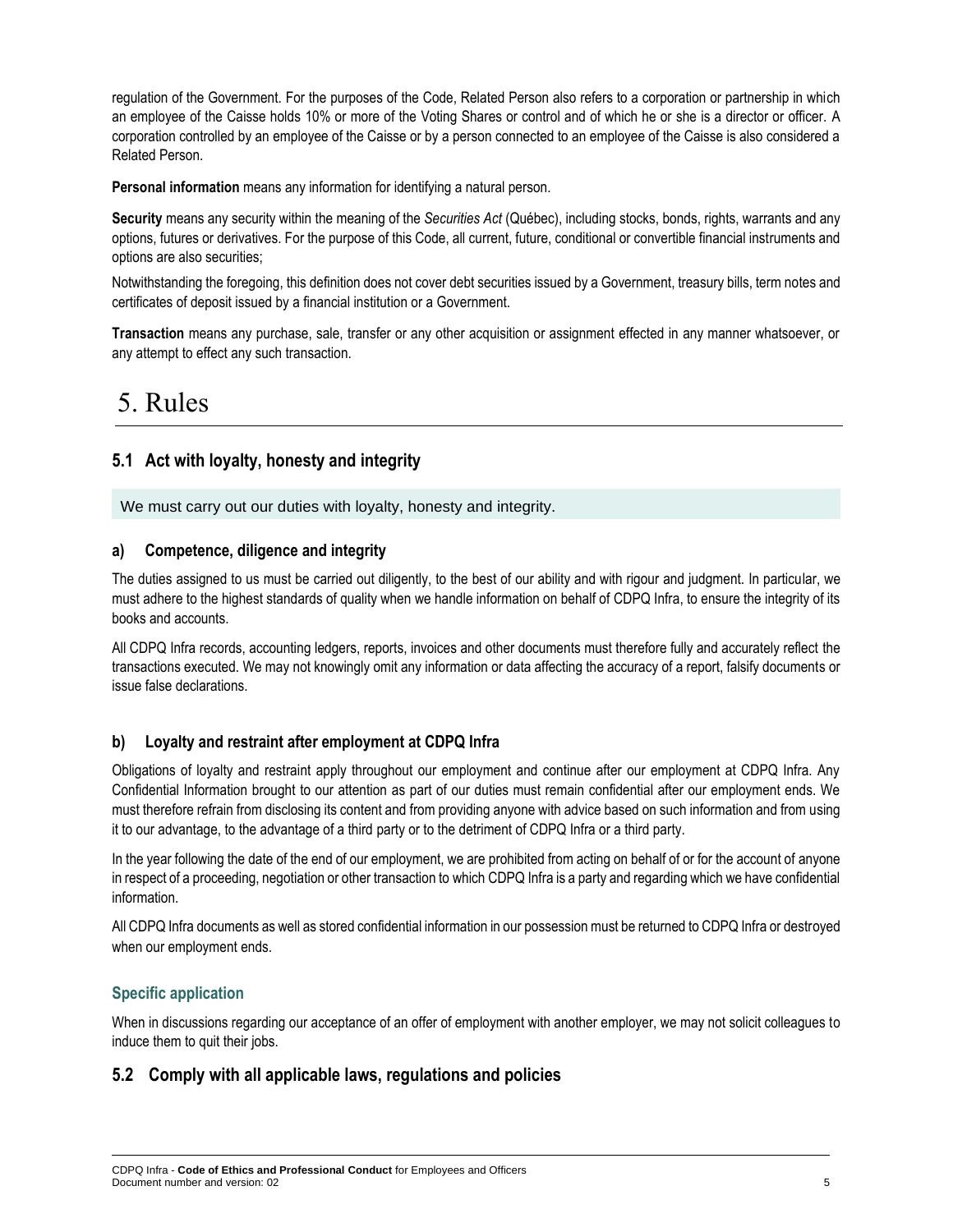The Code complements the provisions of any applicable law, regulation or professional conduct.

#### **a) Compliance with laws, regulations and policies**

We are required to respect the laws, regulations, policies and directives applicable to CDPQ Infra. It is our responsibility to consult and understand all guidelines that pertain to our employment. When in doubt about the interpretation of such guidelines, we must ask questions or verify our interpretations with our team leader.

If we are a member of a professional or are temporarily suspended from said professional order, we must immediately advise our team leader or the Ethics Department, in order to assess whether temporary measures are required.

If we are the subject of a criminal proceeding or other legal proceeding likely to compromise the reputation of CDPQ Infra, we must immediately inform the Ethics Department to determine whether special measures must be taken.

#### **Competition**

In Canada, competition laws prohibit certain illicit activities that can lead to criminal prosecution, civil liability and damages. Those activities include conspiracy and collusion. We must avoid entering into any agreements or arrangements, whether oral or written, particularly with competitors or suppliers, that could adversely affect competition. The most sensitive elements are most notably found in the bidding process.

#### **Government**

Given our international operations, we are subject to a variety of laws and regulations. We must comply with any and all legal and contractual obligations while working with various governments and regulatory agencies with which we are in contact.

Furthermore, it is our responsibility to know and respect all applicable laws and rules when communicating with official Government representatives, planning meetings or doing business with them, especially in regards to the applicable codes of conduct and other standards issued and published by organizations subject to the rules and regulations pertaining to lobbying activities.

Gifts may not be given to Government officials, politicians or political parties without prior approval from the Ethics Department. We are also not permitted to accept gifts from them without approval.

#### **b) Fraudulent transactions or activities**

It is forbidden to use facilitating payments, either to insure or to accelerate regular government procedures (such as issuing licenses, permits, visas, etc.).

We are prohibited from directly or indirectly participating in fraudulent transactions or in activities that are illicit or likely to be perceived as such.

We commit to fully respect any anti-collusion, anti-corruption or anti-money laundering law. We must only do business with consultants, partners, colleagues, clients and/or suppliers of goods and services that conduct legal activities and receive funding of legal provenance. We must take all reasonable measures to ensure that CDPQ Infra does not contribute to or participate in illicit activities, or accept or make any form of payment whatsoever that could be considered a bribe or money laundering.

Any form of collusion, rigging, influence peddling or corruption involving an employee should not be tolerated and must be reported to our team leader or to the Ethics Department. Collusion means an agreement between individuals to attempt to deceive or cause harm (e.g. attempt to hinder or eliminate competition). Corruption, by definition, is the act of giving, offering, receiving or soliciting, directly or indirectly, namely by using agents or other intermediates, money or gifts in order to influence the conduct of a third party preventing said third party from exercising its normal functions in order to obtain or maintain professional commitments or to obtain illicit benefits. In this respect, we must read and apply the Policy on Prevention and Detection of Fraud, Corruption and Collusion and the Directive on Prevention and Detection of Fraud, Corruption and Collusion.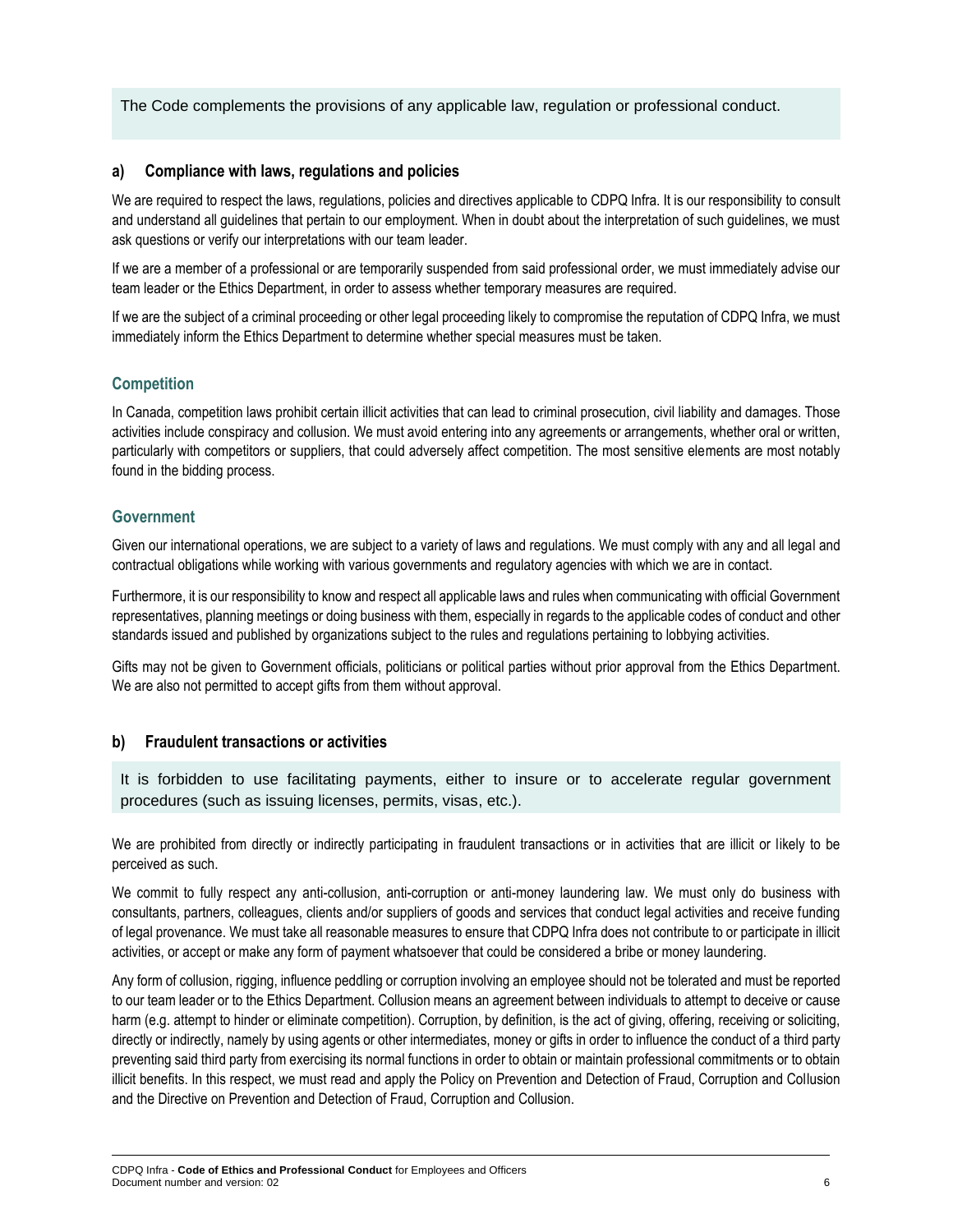#### **c) Relationships with clients, partners and suppliers**

All agreements with clients, partners or suppliers must be made in keeping with competitive terms and conditions and with market practices. Tenders are required for certain contracts to ensure sound management and a transparent and fair process. Accordingly, we must refer to and comply at all times with CDPQ Infra's policies on the procurement of goods and services.

At the same time, we want to work with partners who share our values of integrity and we expect them to adopt and implement responsible business practices.

#### **d) Use of substances that may affect faculties**

CDPQ Infra has adopted a Directive on Use of Substances that May Affect Faculties with which we all must comply. The Directive provides that employees must, at all times, be fit for work while in the workplace and not have impaired faculties while performing their duties.

#### **5.3 Treat others with respect**

We must carry out our activities with respect for others.

#### **a) Relationships with colleagues, clients, partners and suppliers**

Our relationships with our colleagues, clients, partners and suppliers must be based on respect, honesty and collaboration. No form of discrimination, intimidation or harassment is tolerated. CDPQ Infra has developed a Policy on Harassment and Other Forms of Misconduct that sets the highest standards of professional conduct. We are all required to comply with this Policy.

#### **5.4 Protect confidentiality of information**

We must respect the confidentiality of the information to which we have access and take all the appropriate measures to ensure its protection.

#### **a) Principles**

CDPQ Infra is committed at all times to ensuring the accuracy, confidentiality, security and privacy of the information that it holds regarding its employees and members of its Board of Directors (Personal Information), clients, suppliers and organizations that are its business partners.

We must respect the confidentiality of the information to which we may have access and we may communicate such information only to authorized persons. Moreover, such information must not be used for our or anyone else's personal benefit

| Document for a project | Personal information on employees, directors, suppliers |
|------------------------|---------------------------------------------------------|
| Due diligence document | and business partners                                   |
| Executive summary      | CDPQ Infra strategic and business plans                 |

#### **Responsibility regarding Personal Information**

We may not collect, use or disclose the Personal Information of our clients, partners, suppliers and employees without complying with the requirements of applicable laws, including the *Act respecting access to documents held by public bodies and the protection of personal information* and the *Act to modernize legislative provisions as regards the protection of personal information*, which may include the need to obtain the prior consent of those individuals.

**Q. An employee in your department is on maternity leave and a supplier would like to send them a card. The supplier asks you for the employee's address. Can you give the supplier this information?**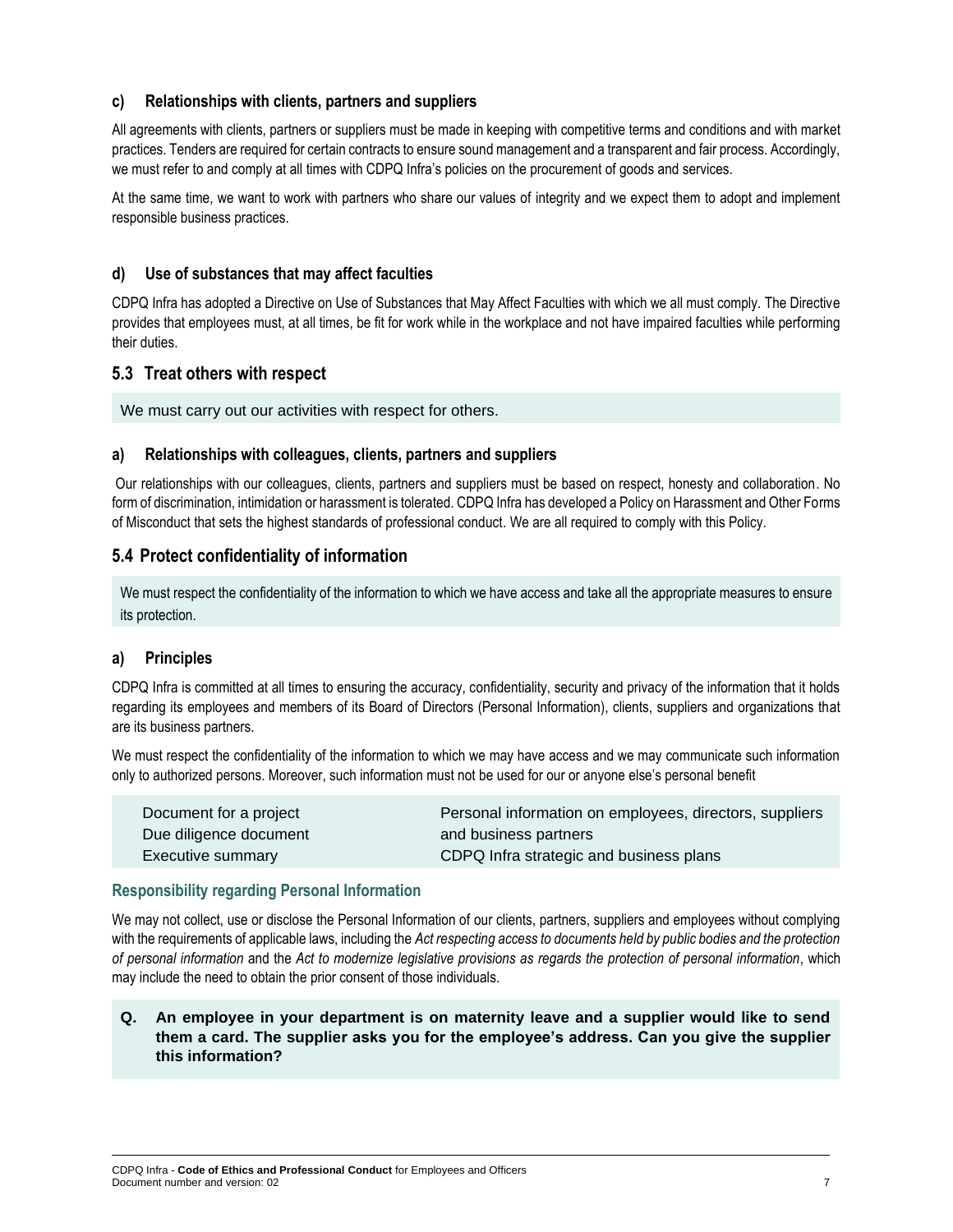A. No. This is confidential personal information and you may not disclose it. You can ask the supplier to give you the card so that you can send it to the Talent and Culture Department, which will forward the card to the employee.

#### **Responsibility regarding confidential or privileged information on Securities**

When we are in possession of confidential or privileged information, we must immediately inform the CDPQ Vice-President, Ethics and Compliance (**VP, Ethics and Compliance**), who will investigate the measures required to place the security concerned under embargo, if required.

In case of doubt, it is our duty to take steps to obtain the requisite legal opinion from the Ethics Department.

#### **b) Measures for protecting confidential information**

We must take the necessary measures to protect the confidentiality of information, specifically by doing the following:

- Not leaving documents containing confidential information in plain sight;
- Ensuring the physical protection of such documents;
- Refraining from discussing such information;
- Using designated equipment for reproduction or transmission;
- Taking appropriate measures to dispose of such documents;
- Returning documents when our employment ends; and
- Marking such documents intended for circulation as "confidential."

#### **c) Changing jobs**

If we are in serious and advanced discussions concerning a potential position in a company in which CDPQ Infra has an interest, it is our duty to take all necessary measures to ensure we do not receive or have access to any confidential information concerning the company or a competitor of that company.

#### **d) Discussions with a business partner or a client and confidentiality**

All our discussions with a Government or a company regarding the review of an infrastructure project, an investment proposal. the monitoring of an infrastructure project or investment are subject to confidentiality obligations. These obligations are most important as they can prevent real property speculation.

#### **5.5 Avoid conflicts of interest**

We must avoid any situation that creates even the appearance of a conflict of interest.

#### **a) General principles**

#### **Incompatible interests**

We must take the requisite measures to avoid any conflict or any appearance of a Conflict of Interest, or any potential situation likely to lead to a Conflict of Interest, so that we constantly remain impartial in the performance of our duties and responsibilities.

If we are in a real, potential or apparent Conflict of Interest, we must immediately report it and withdraw from any discussion, decision or evaluation related to the matter at hand.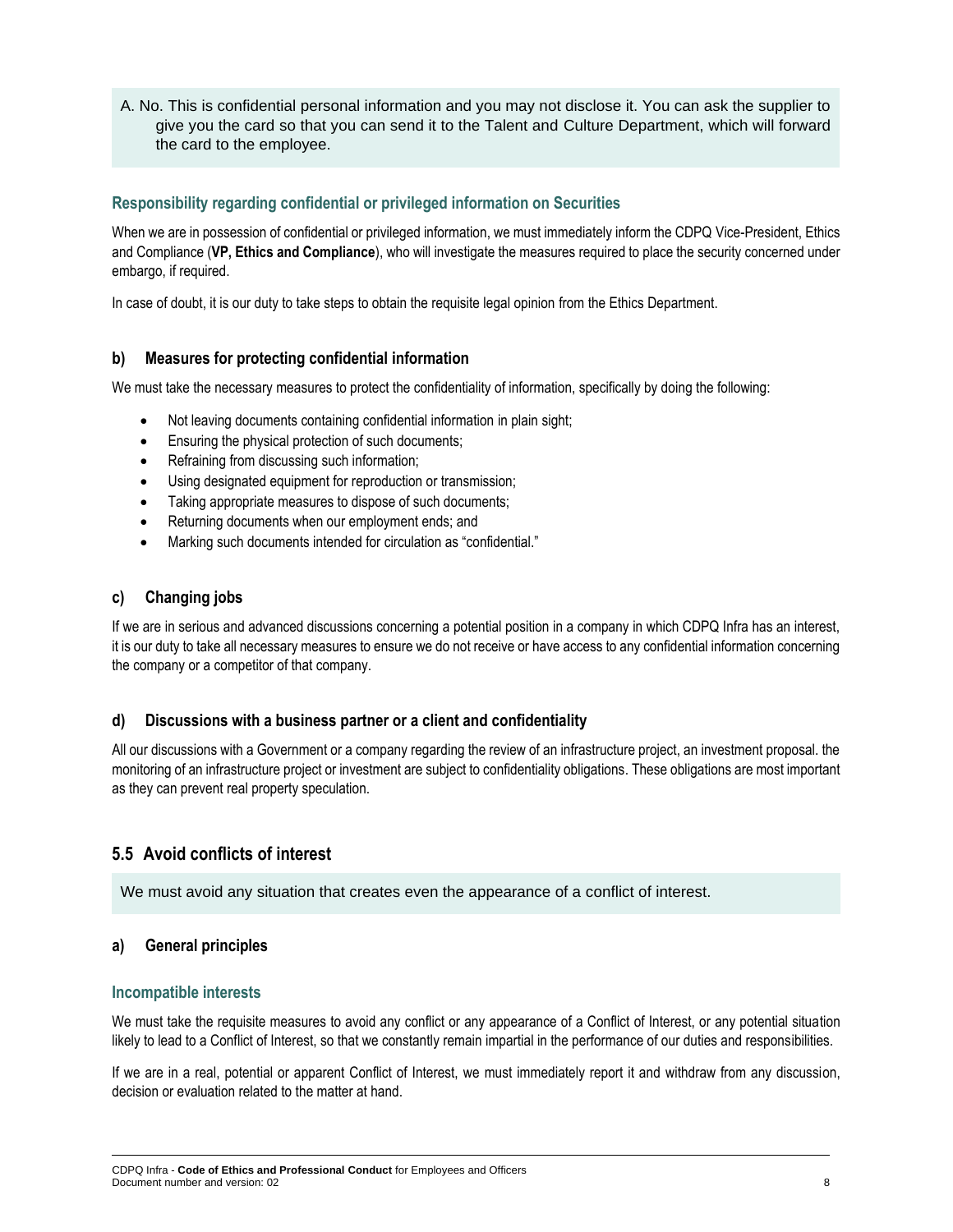#### **Obligation of disclosure**

We must disclose to our team leader and the Ethics Department any situation that may reasonably be construed as a Conflict of Interest, and must comply, if applicable, with any directive or special condition established under this Code.

In addition, an officer or employee of CDPQ Infra who has a direct or indirect interest in a matter putting that person's personal interest in conflict with the interest of CDPQ Infra or CDPQ must, under pain of dismissal, disclose that interest in writing to the Ethics Department.

#### **Situations to avoid**

We must avoid placing ourselves in situations that could create personal obligations that other persons could exploit to obtain preferential treatment from CDPQ Infra.

Furthermore, there must be no conflict between our personal interests and our duties, in particular when we are engaged in Transactions on behalf of CDPQ Infra.

We must also avoid situations in which we or a related person, a person under our charge or a member of our family could benefit, directly or indirectly, from a Transaction or a contract concluded with CDPQ Infra or could benefit from our influence or decisionmaking powers by virtue of our position at CDPQ Infra.

#### **Settling of personal affairs**

From the time we assume our duties, we must arrange our personal matters in such a way as to avoid incompatible interests or any situation likely to put us in a Conflict of Interest and, as the case may be, take any necessary measures to comply with the provisions of this Code.

#### **b) Reporting and handling of Conflicts of Interest**

We must disclose any situation that could reasonably be construed as a Conflict of Interest. In all cases, we must:

- Immediately inform our team leader and the Ethics Department in writing and disclose the details of the situation;
- When an item on the agenda of a committee refers to a Conflict of Interest concerning us, immediately inform the secretary, if there is one, or the meeting organizer, so that they do not send us the documentation on this subject;
- Withdraw from any discussion, deliberation, decision or evaluation on the situation or topic creating the Conflict of Interest;
- Refrain in any way whatsoever from influencing our colleagues or any proceeding involving the situation or topic creating the Conflict of Interest; and
- Report any Conflict of Interest that we are aware of as part of our duties.
- The meeting secretary must record in writing—for example, in the minutes, if applicable—the fact that an employee withdrew from the meeting or abstained from taking part in the discussion or possible vote due to a Conflict of Interest.

#### **Oversight measures**

In order to mitigate Conflict of Interest risk, the Ethics Department may decide to apply other oversight measures. This could include assigning responsibility for a file to another colleague or, in certain situations, set an ethical wall. We must comply with any oversight measures that are put into place.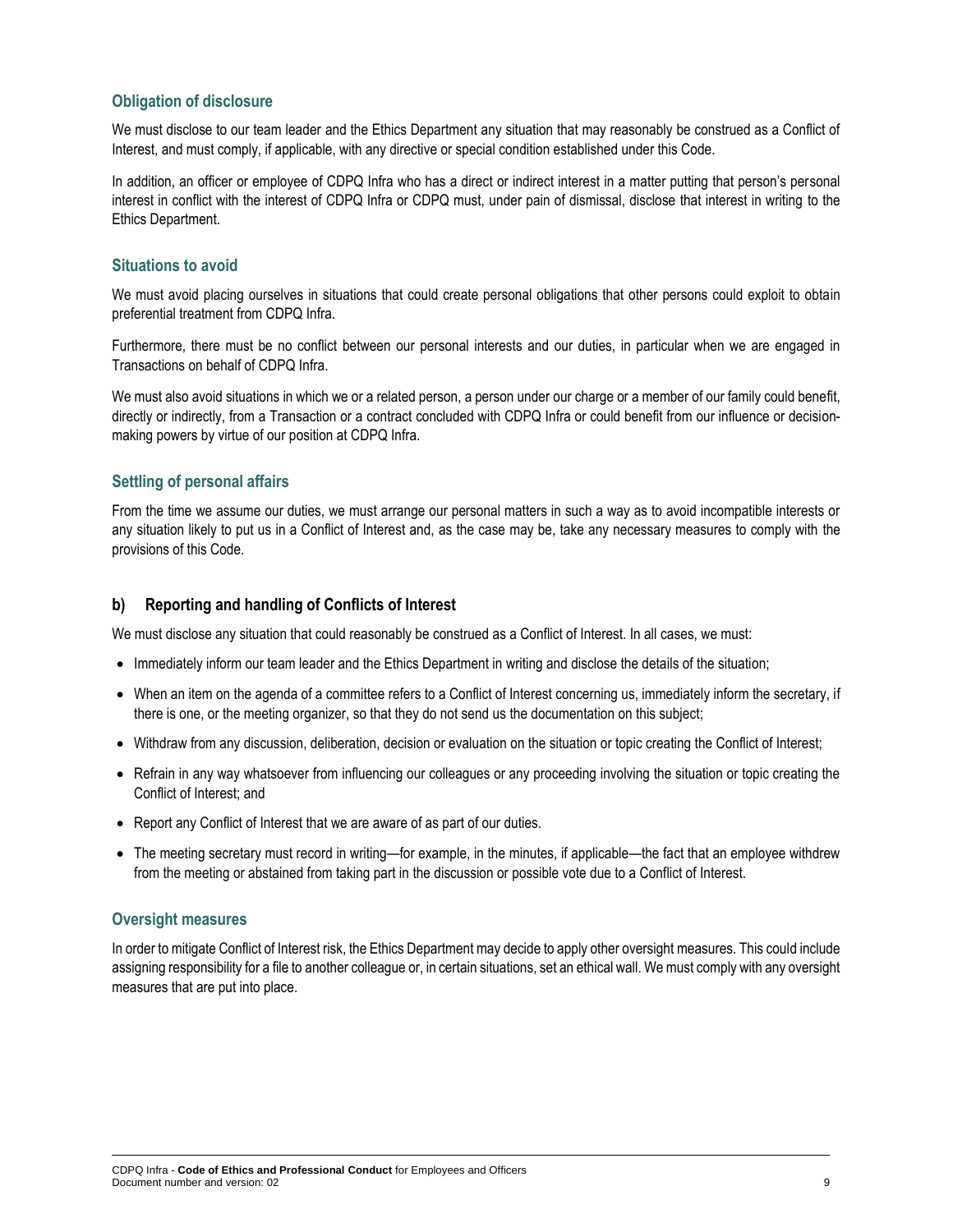#### **c) Situations that could give rise to Conflicts of Interest**

#### **Hiring of related persons**

The hiring of related persons is permitted, but the process must be fair in each individual case.

When two related persons are likely to hold a position in which one would report to the other, the hiring of the person who does not already have a position is prohibited.

When two related persons who already have a position at CDPQ Infra are likely to hold positions in which one reports to the other, they have a responsibility to inform their team leader. In these circumstances, the Ethics Department may set terms and conditions that it deems appropriate.

#### **Loans**

It is prohibited at CDPQ Infra to make a loan to an employee or to persons related to an employee.

#### **5.6 Gifts and other benefits**

#### **a) General considerations**

CDPQ Infra is sensitive to the perception that may be created by the acceptance of gifts, of invitations to entertainment activities and other benefits. We must therefore exercise judgment to avoid situations that may give rise to real or perceived conflicts. In the context of the Code, gifts and other benefits are defined as gifts, signs of hospitality and other benefits, including items such as gift certificates or preferential pricing, memberships, free or discounted tickets for cultural or sporting events.

We must at all times remain independent and impartial and avoid being beholden to anyone who gives us a gift or benefit. We therefore may not, directly or indirectly, accept or solicit gifts or other benefits that may compromise or appear to compromise our objectivity or that are likely to adversely affect the credibility of CDPQ Infra or CDPQ.

#### **Specific prohibitions**

When we participate in a bidding or bidding-like process, we must not accept any gift or benefit of any kind from a supplier who participates in the process, for the duration of the process.

Also, we must not accept a payment, gift and any form of bonus from a supplier, partner or any third party, if we know or believe it was offered or provided with the intention of deriving some benefit.

Lastly, we must not accept free airline tickets or accommodation from a supplier, a partner or an organization to attend an event or a conference organized by it or by other organizers. Notwithstanding the preceding, if we sit on a board of directors or on a committee at the request of CDPQ Infra or CDPQ, we may be reimbursed by the company in question for expenses incurred to attend its board or committee meetings.

#### **b) Acceptable gifts and other benefits**

Generally speaking, we are allowed to accept gifts or benefits if they meet any of the following criteria:

- They arise from activities or events related to our duties and responsibilities, are used for business purposes and arise from business relations;
- They are infrequent and of modest, reasonable value. However, if the gift and/or benefit is worth more than \$100, it must be reported to cdpqinfra\_ethique@cdpqinfra.com;
- They do not compromise or give the impression of compromising our integrity or objectivity or that of CDPQ Infra or CDPQ;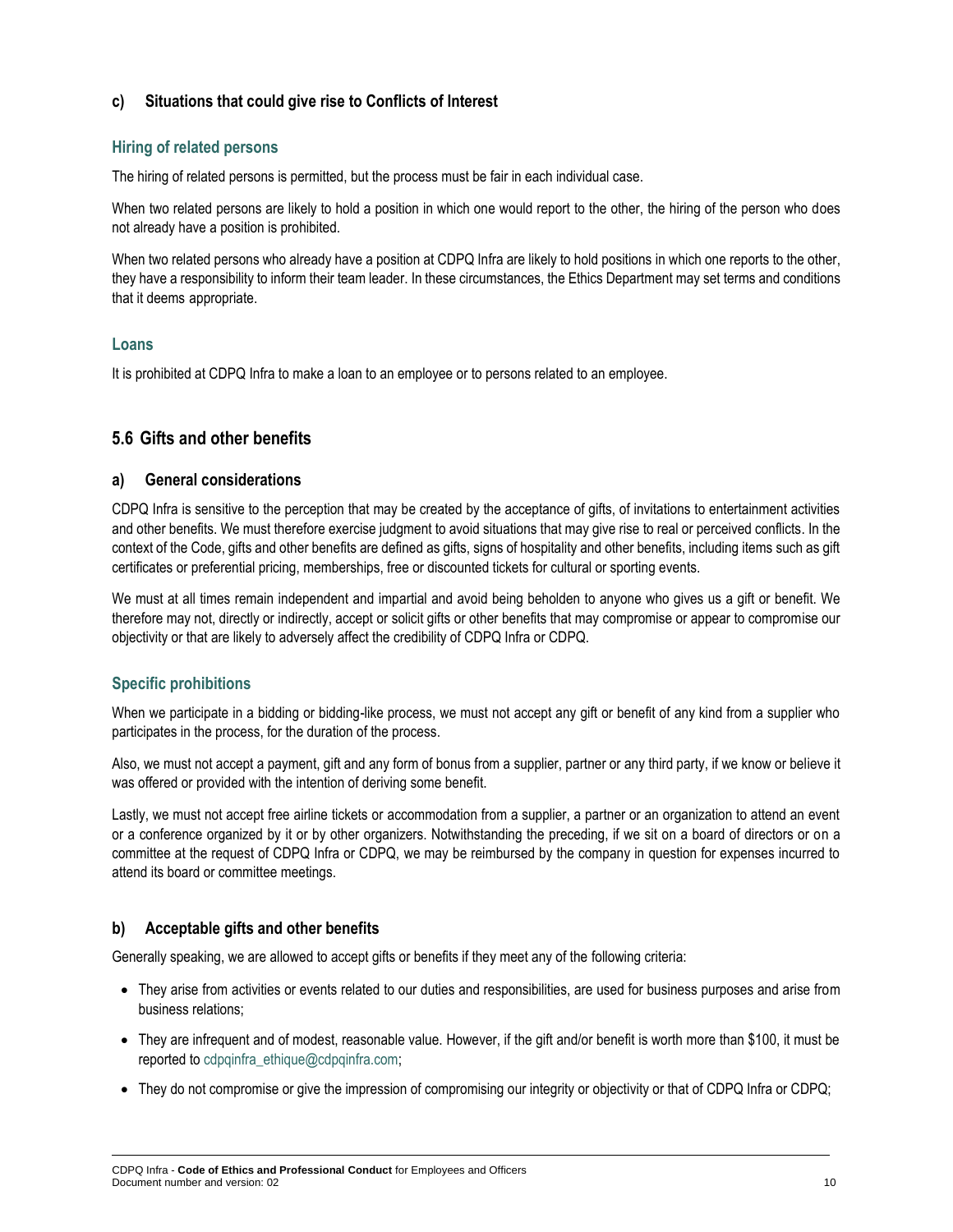- They are offered in a neutral context, without expectation from the person giving the gift or benefit;
- They are offered openly, in full view of colleagues;
- They are appropriate, reasonable and comply with business and market practices; and
- They do not include cash, gift cards or discount coupons.

Invitations to participate in industry meetings or conferences related to your duties do not constitute gifts or benefits. In general, we may accept meals or participate in conferences or events if all the participants or persons attending are entitled to the same treatment and if several organizations take part in the event. Acceptance of invitations from an industry-related body must be considered with our team leader. In addition, the acceptance must be reasonable and must not include free airfare or lodging.

Before accepting a gift or other benefit, we must file a Declaration of Gifts, Entertainment, Donations, Services or Benefits (Appendix E) and send it to [cdpqinfra\\_ethique@cdpqinfra.com.](mailto:cdpqinfra_ethique@cdpqinfra.com)

#### **Specific application for entertainment activities**

Any entertainment activity at which the host is not present is considered a gift. See the previous section to determine whether the gift is acceptable.

We may generally accept entertainment, including meals and invitations to sporting or cultural events, if they are offered for business purposes, provided the host is present and if they meet the usual industry standards of courtesy. Invitations to activities and evenings related to foundations or charity events may be accepted.

The following criteria apply in determining whether an entertainment activity can be accepted:

- The invitation is infrequent and the amount is reasonable;
- The invitation complies with business practices;
- The invitation cannot be perceived as likely to put us in a Conflict of Interest;
- The invitation is not the result of our solicitation to participate in an event;
- The activity must be reported if the value is greater than \$100 by sending an email to [cdpqinfra\\_ethique@cdpqinfra.com](mailto:cdpqinfra_ethique@cdpqinfra.com)

In case of doubt, we must consult our team leader and, as necessary, the Ethics Department.

#### **The following are examples of situations deemed unacceptable:**

- Accepting a door prize that is not of negligible value, such as a trip, at an event sponsored by CDPQ Infra or CDPQ;
- Accepting, for ourselves or a member of our immediate family, free or preferred-rate goods or services, regardless of their value, from a partner, a supplier or a client; and
- Accepting a gift on the pretext that we deserve it and are entitled to benefit from exceptions to the rules.

#### **Important questions to ask yourself before accepting a gift or other benefit:**

- Could this gift or benefit affect or appear to affect my ability to remain objective and independent?
- Could the gift or benefit be perceived as a way to influence my decisions?
- Have I properly assessed all aspects and the scope of the situation?
- Would my acceptance of the gift or benefit adversely affect my credibility or that of CDPQ Infra or CDPQ?
- Would I be publicly perceived as being in a Conflict of Interest?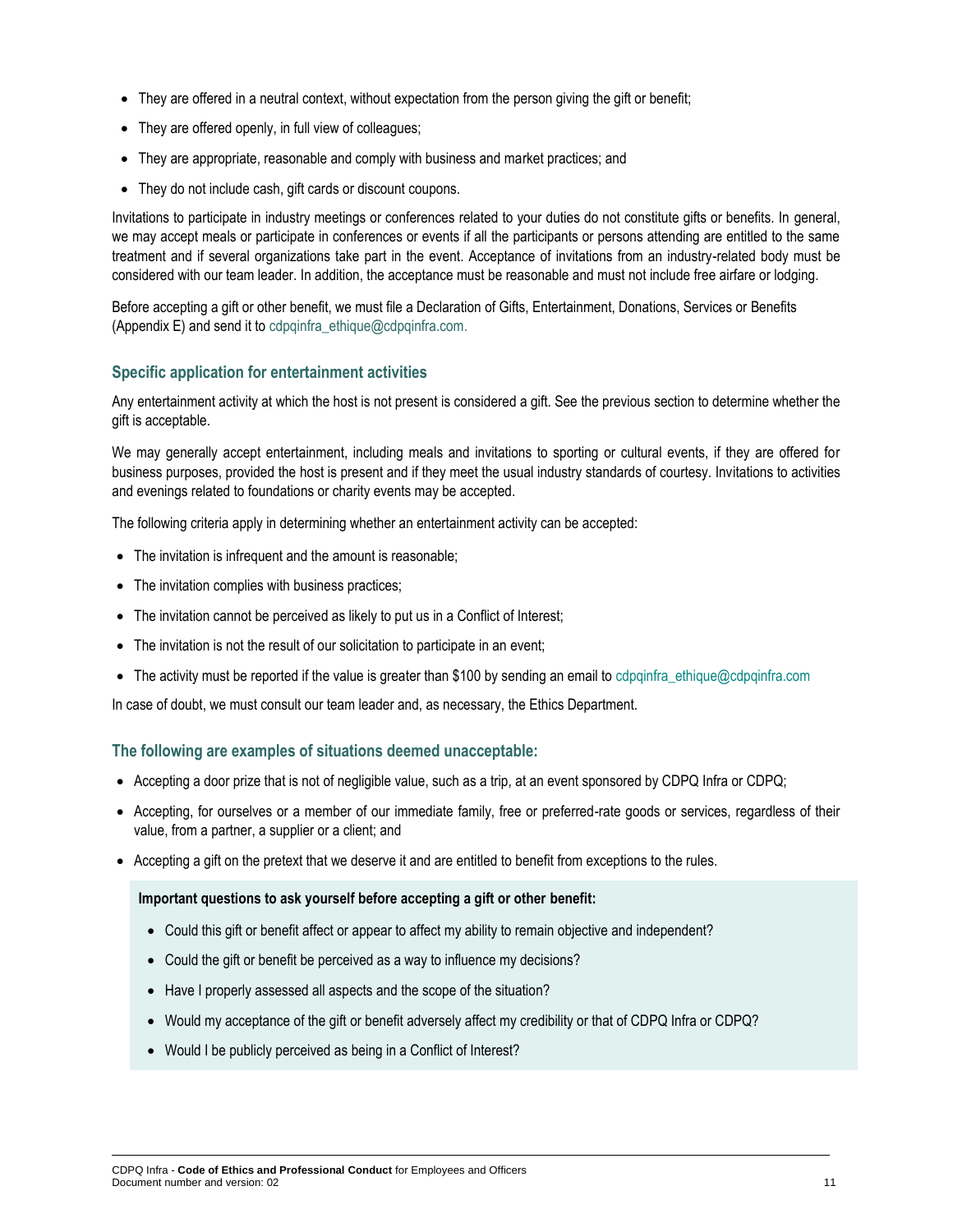#### **Specific circumstances that exceed acceptable standards**

We must ensure that we do not exceed the acceptable standards set out above.

If it is impossible to refuse a gift or benefit that is a breach of the criteria set out above, we must obtain specific authorization from our team leader and obtain an opinion from the Ethics Department.

When the established standards are exceeded, any expedient measure may apply, including giving the gift or benefit to CDPQ Infra. The Ethics Department will take the appropriate measures to dispose of the gift.

#### **5.7 Exercise restraint in outside activities**

We must ensure that our outside activities do not lead to a Conflict of Interest. We must also refrain at all times from making statements that could discredit or tarnish the image or reputation of CDPQ Infra.

#### **a) Respect for the institution**

We must avoid participating in activities that could prejudice the interests, image or reputation of CDPQ Infra.

We must also exercise restraint and demonstrate professional behaviour when we take part in outside activities as part of our duties.

#### **b) Media relations**

We must refer any communications we receive from media representatives to CDPQ Infra's Media Relations Department.

#### **c) Priority of duties and outside activities**

We must place priority on our duties for CDPQ Infra. Our outside activities must not interfere with the performance of our duties.

The performance of outside activities must not be likely to contravene the rules in this Code; in case of doubt, we can consult the Ethics Department, which may make any recommendation.

If our outside activities could be linked to the activities of CDPQ Infra or CDPQ, we must obtain prior approval from our team leader and an opinion from the Ethics Department.

Participation in such activities must be perceived as personal, and we must ensure that they in no way involve CDPQ or CDPQ Infra, unless they are part of one or more activities approved by the Public Affairs Department. We must disclose these activities in our annual declaration under the Code.

#### **d) Board memberships**

#### **Board memberships put forward by CDPQ, CDPQ Infra or as part of our duties**

If we sit on a board of directors at the request of CDPQ or CDPQ Infra or pursuant to an agreement to that effect, we must respect the following rules:

- Consult CDPQ's Executive VP, Legal Affairs and Secretariat Office concerning the obligations incumbent on directors of legal persons;
- Declare any Conflict of Interest that may result from the directorship; and
- Refuse director's fees, honoraria and any other compensation to which we are entitled as a director.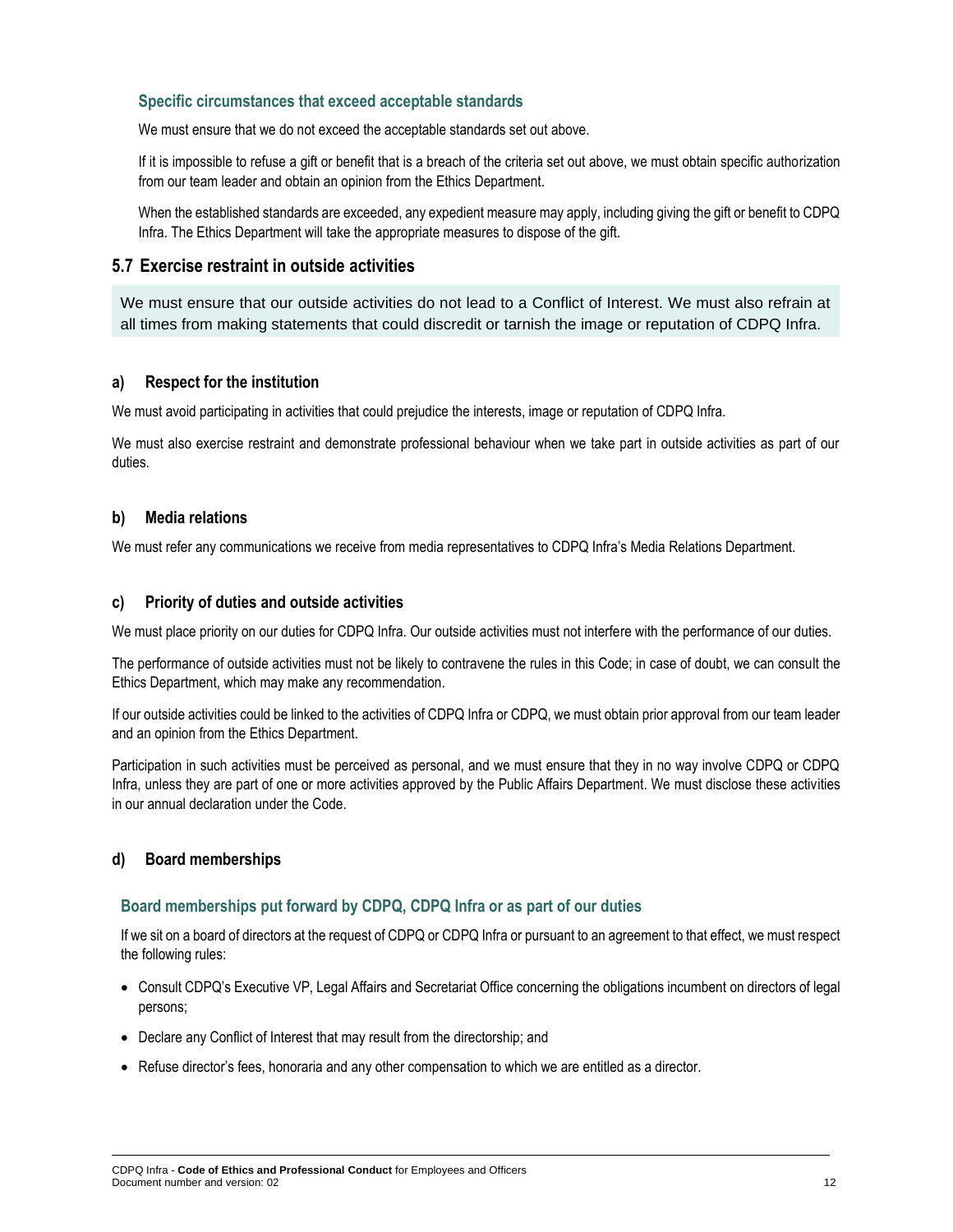#### **Other involvement**

If we wish to sit on a board of directors or on any committee that fulfills or may fulfill such a role, we must avoid putting ourselves in a Conflict of Interest. We must always obtain written authorization from our team leader and the Ethics Department. The Ethics Department will consult the VP, Ethics and Compliance, if necessary, before authorizing the employee's participation.

For an employee to sit on the board of a public company or a for-profit company, however, authorization must be obtained from CDPQ Infra's Board of Directors. Such authorization is granted only in exceptional cases.

We must declare such board memberships in our annual declaration of compliance with the Code, and renewals are governed by the same terms and conditions.

#### **e) Relationships within the community**

CDPQ Infra encourages volunteer participation by its employees in recognized non-profit organizations, provided that such activities do not interfere with their work. In some cases, our involvement may be financially supported as a function of criteria set by CDPQ Infra.

Providing a commitment as a volunteer to non-profit organizations, as a board member, a committee member, or through any other form of involvement, must be declared under the Code of Ethics. If this involvement leads us to solicit donations from partners and suppliers of CDPQ Infra, we must obtain prior authorization from the Public Affairs Department.

#### **f) Political activities**

CDPQ Infra does not wish to be associated in any manner with the personal political activities of any employee, especially any fundraising or partisan activities.

Therefore, in the performance of our duties, we must make decisions independently of any partisan political considerations and demonstrate political neutrality. We must also exercise restraint in the public demonstration of our political opinions.

If we wish to be a candidate in a federal, provincial or municipal election, we must give prior notice of our intent to do so in a letter of resignation that will take effect, should the need arise, on the day that we are officially proclaimed elected. We will be considered on leave without pay between the date we hand in our resignation and our official election or planned return to work after the election. We are entitled to return to work the day after nomination day if we are not a candidate or on the eighth day following the date on which a person other than ourselves is proclaimed elected in the election.

Nothing in this section prohibits us from being a member of a political party, attending political meetings or making a contribution, in accordance with the law, to a political party, a political party authority or a candidate in an election.

We are not required to disclose our political allegiance, and our personal record shall contain no indication as to our allegiance except when required for the enforcement of this section.

### **5.8 Comply with the rules governing Personal Transactions**

When we make Personal Transactions, we must obtain authorization to buy or sell the Securities concerned.

When we make Personal Transactions, we must obtain authorization to buy or sell the Securities concerned.

#### **a) Persons covered by this section**

Section 5.8 applies to each of us as employees and officers of CDPQ Infra and to all persons for whom we act as mandatary, attorney, representative or advisor. It also applies to Contractual Employees if they are specifically subject to it under their professional services contracts.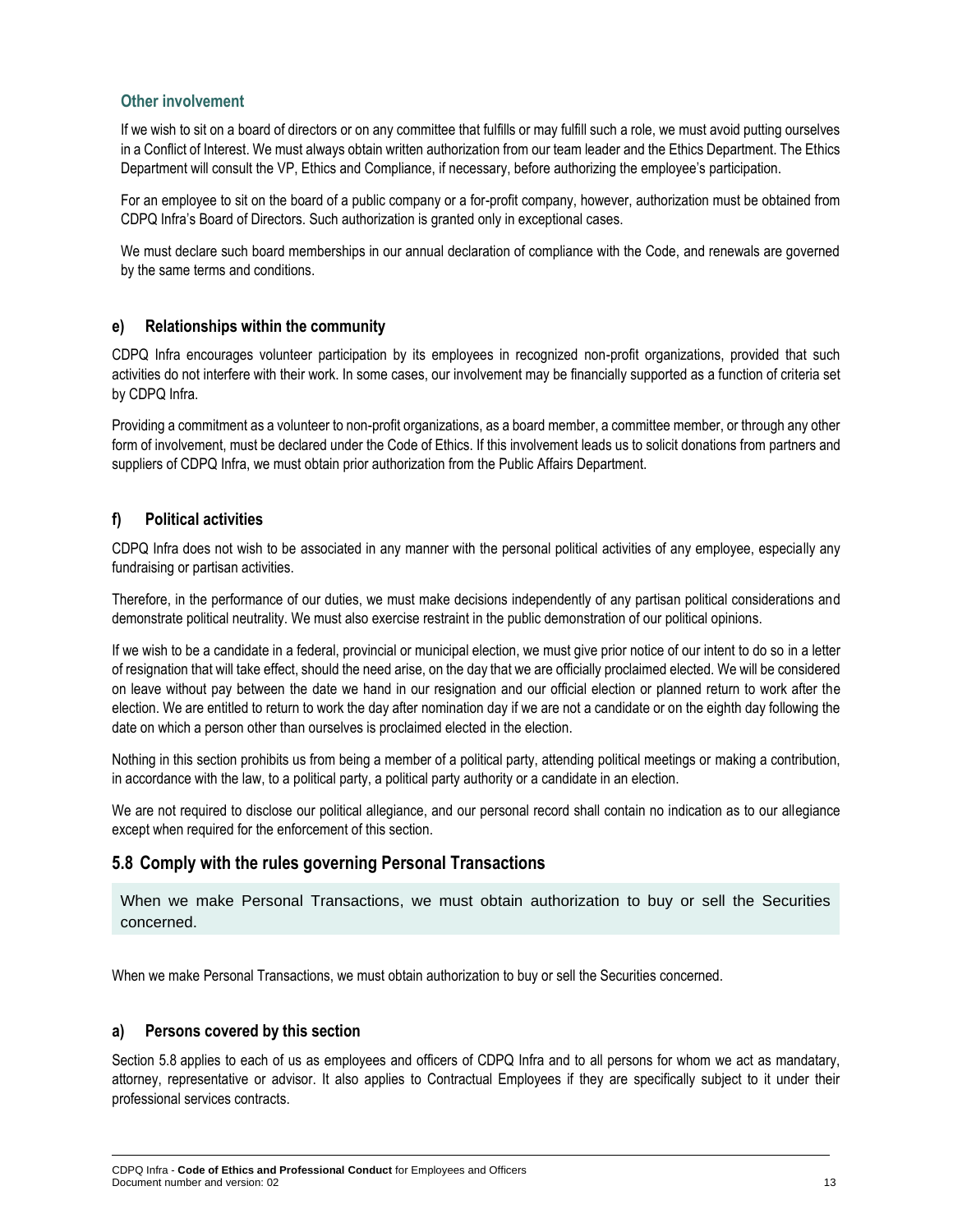#### **b) Basic principles**

#### **Confidentiality of Information**

We may not disclose any information to another person with respect to the content of embargo lists or confidential lists to which we have access, including Brokers, investment managers or financial planners.

#### **Conflicts of Interest**

We must carry out our Personal Transactions in the normal course of business and in accordance with market prices and commissions or fees.

In our relations with a Securities Dealer that carries out our Personal Transactions, we must avoid placing ourselves in a situation that could be perceived as a Conflict of Interest with our duties.

#### **Priority to depositors and clients**

Investments carried out for CDPQ always take priority over our personal investments.

#### **Priority to our duties**

The time devoted to Personal Transactions must not interfere with the performance of our responsibilities.

#### **Investment clubs**

We are prohibited from participating in an investment club.

#### **c) Prohibited Personal Transactions**

We may not perform any Personal Transaction in the following cases:

- When we have had access to Confidential Information in the performance of our duties;
- When we have had access to Privileged Information;
- If it involves a Security from the list established pursuant to CDPQ's policy on Restricted Securities;
- If it involves a Security on a list of Securities in respect of which CDPQ is an insider (10% or more);
- If it involves Securities of a U.S. issuer of which CDPQ owns more than 5%, purchases are prohibited;
- If it involves unlisted Securities held in portfolios managed by CDPQ;
- If it involves a Security, identified by the VP, Ethics and Compliance, which CDPQ has traded in the past five (5) days or that it plans to trade in the next five (5) days, with the exception of Securities in the S&P/TSX Composite Index;
- If it involves an initial public offering ("IPO") of a company in which CDPQ already has an investment or with which it is involved.

The VP, Ethics and Compliance may determine exceptions from time to time, depending on the circumstances.

#### **New employees**

If we are a new employee and we hold a Security on one of the aforementioned lists when we take up our position, we must obtain authorization to sell it from the VP, Ethics and Compliance.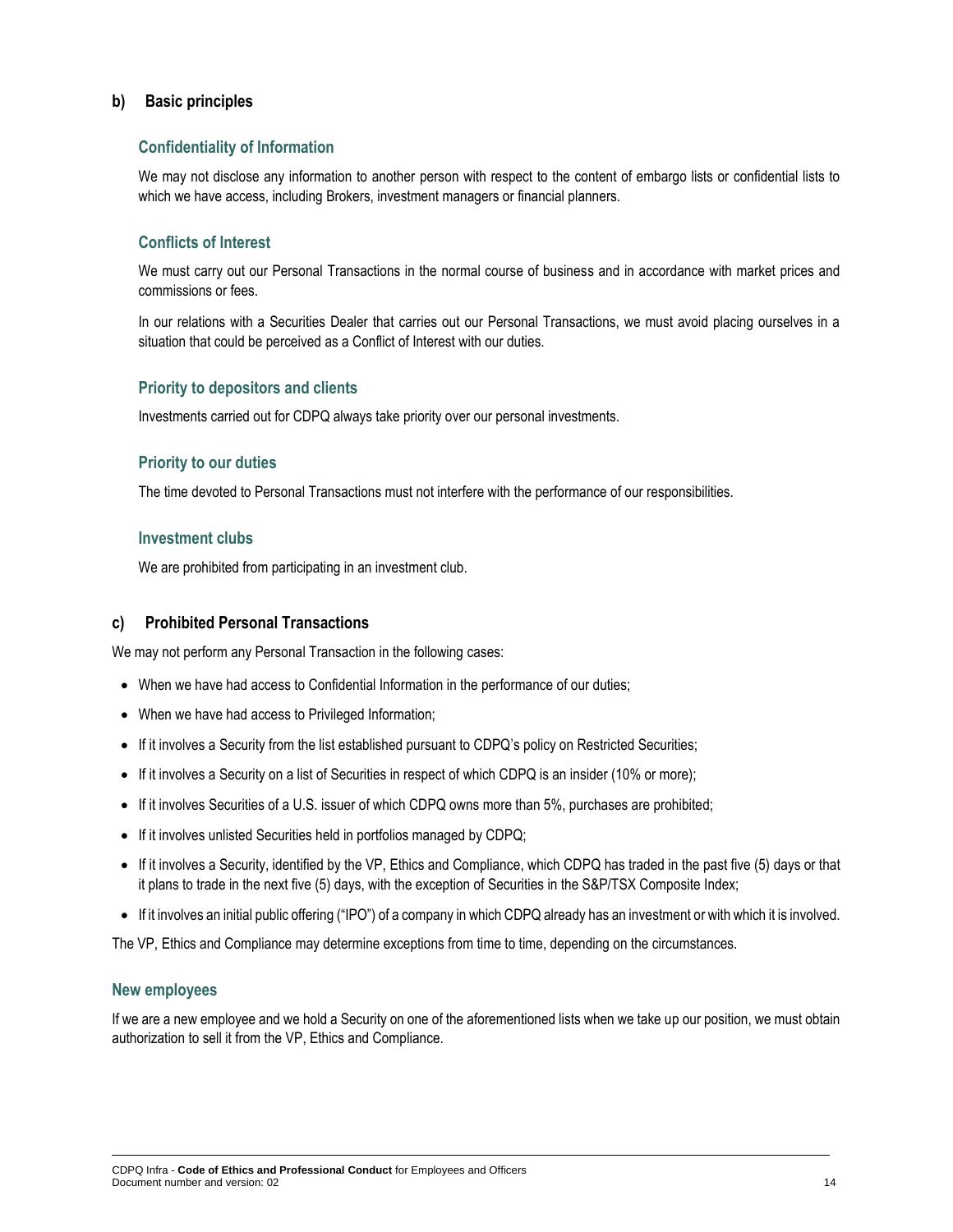#### **Use of information that has become public**

When confidential information becomes public, we must wait until a reasonable period has elapsed before carrying out a Transaction involving the issuer in question.

#### **Directives of an administrative unit**

More restrictive directives issued by an administrative unit may be added to this section from time to time.

#### **d) Securities subject to the pre-authorization process**

The sale or purchase of any Securities requires pre-authorization, whether they are held in a regular account, an RRSP account or any other type of account. The pre-authorization process applies to Transactions, particularly involving shares (listed or unlisted), equity derivatives, corporate bonds and Securities issued by income trusts or limited partnerships.

Transactions involving the following Securities are not subject to the pre-authorization process:

- Canadian or U.S. treasury bills, banker's acceptances and commercial paper;
- Government bonds (including foreign, U.S., federal, provincial and municipal bonds and bonds issued by any other public body) and government bond derivatives;
- Money market and bond market interest rate derivatives;
- Currency, commodity, market index or sub-index or volatility derivatives;
- Index-linked Securities and market index derivatives:
- Units of all types of mutual fund or segregated fund, including Exchange-Traded Funds (ETFs);
- Shares or units of labour-sponsored funds;
- Principal-protected notes;
- Securities purchased under a dividend re-investment plan;
- At the time of their acquisition, Securities vested as the result of such operations as a merger or a succession and Securities that must be tendered as the result of such operations as a buyback at the discretion of the issuer, a forced buyback or a liquidation; and
- Certificates of deposit.

#### **e) Pre-authorization process for Personal Transactions**

#### **Prior verification**

It is our duty to make the appropriate prior verifications to avoid any situation incompatible with our duties and any use of confidential information. We must also apply for pre-authorization of all Personal Transactions involving the Securities concerned.

#### **Procedures**

We must enter our pre-authorization requests in CDPQ's computerized Personal Transactions management system.

A reply will be provided by the system automatically or usually within an hour when the request requires further analysis.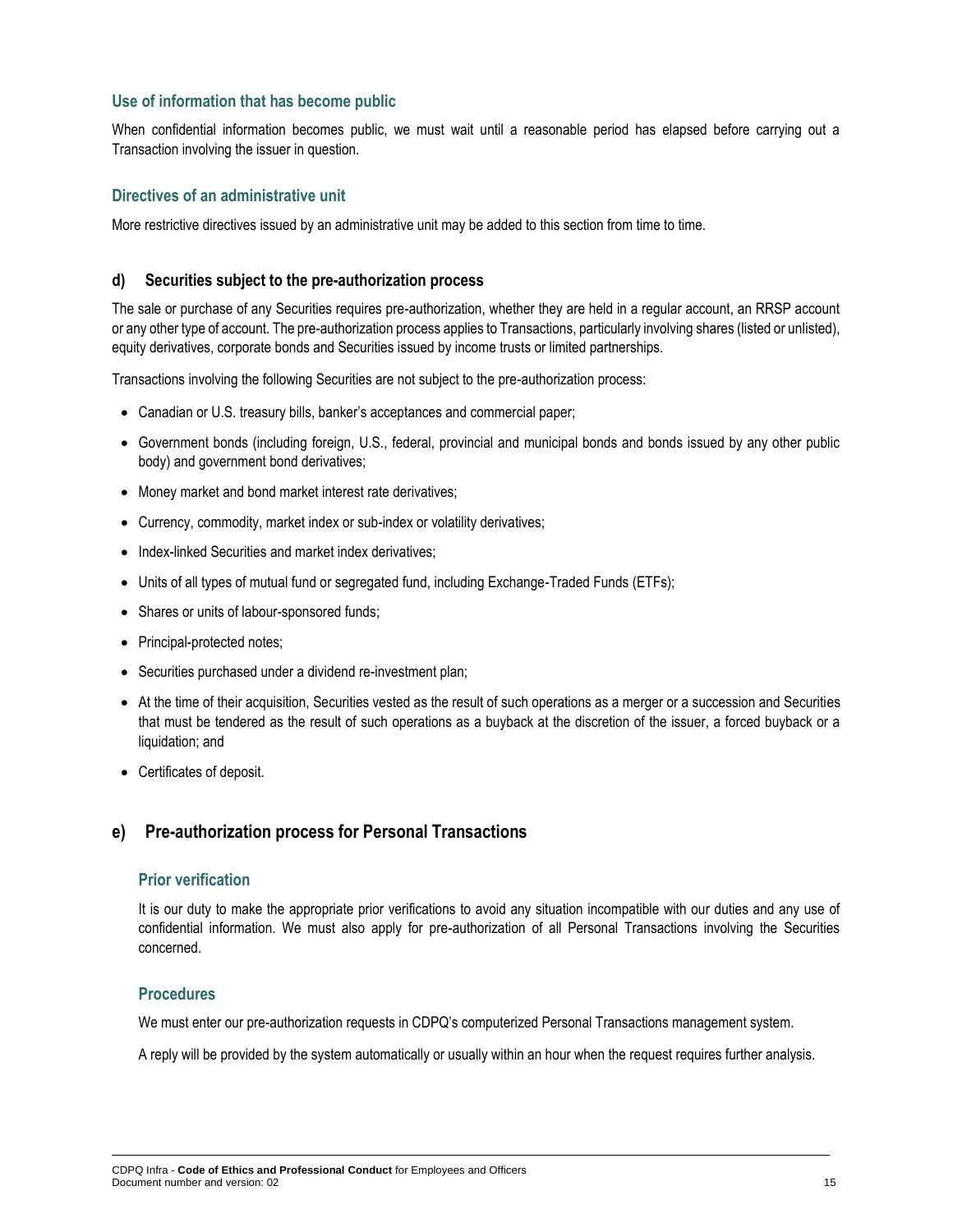#### **Duration of authorization validity**

The authorization is valid on the day on which approval is granted.

#### **Abstention period**

We must respect a Personal Transaction abstention period of five (5) business days before and after the date of a Securities Transaction carried out for CDPQ. However, Securities in the S&P/TSX Composite Index are not subject to the abstention period.

#### **f) Minimum holding period**

We must keep Securities acquired through the pre-authorization process for 30 calendar days, except in the event that we sell or otherwise dispose of the Securities following a merger or succession, a redemption at the discretion of the Securities issuer, a squeeze-out or liquidation.

#### **g) Declaration on Personal Transactions**

We are required to have duplicates of our confirmations of Transactions and our monthly statements of account concerning Securities that require pre-authorization sent directly to the VP, Ethics and Compliance.

#### **h) Discretionary management agreement**

Under this type of agreement, we give a Securities Dealer or a portfolio manager the authority to effect Securities Transactions on our behalf without the requirement to consult us about such Transactions beforehand.

Under laws governing insider trading, such agreements may create problems. If we wish to enter into a discretionary management agreement, we must first obtain the authorization of the VP, Ethics and Compliance. Once the authorization is obtained, we will be exempt from the pre-authorization process. We must, however, annually provide a copy of the year-end statement of account received from our manager.

#### **i) Blind trust agreement**

Under an agreement of this type, we are not informed in any way of the Transactions effected in our account or the composition of the portfolio held on our behalf. In such a case, all that is required is that a blind deposit-management mandate (or blind trust agreement) be submitted to the VP, Ethics and Compliance, and no other rules governing Personal Transactions will then apply.

#### **5.9 Use resources appropriately**

We must ensure that we preserve all CDPQ Infra property and assets over which we have custody and control. We must also use IT resources in a professional manner.

#### **a) Use of property and resources**

We must use available property resources for the purposes for which they are intended and in compliance with the policies and directives on their use. Any personal or other use than for CDPQ Infra must be brought to the attention of our team leader or the Ethics Department, who may issue opinions regarding such use.

Using the workplace for personal commercial activities is prohibited.

We must protect the physical assets of CDPQ Infra and those of our clients and suppliers from damage, loss, vandalism, theft and unauthorized use or disposal.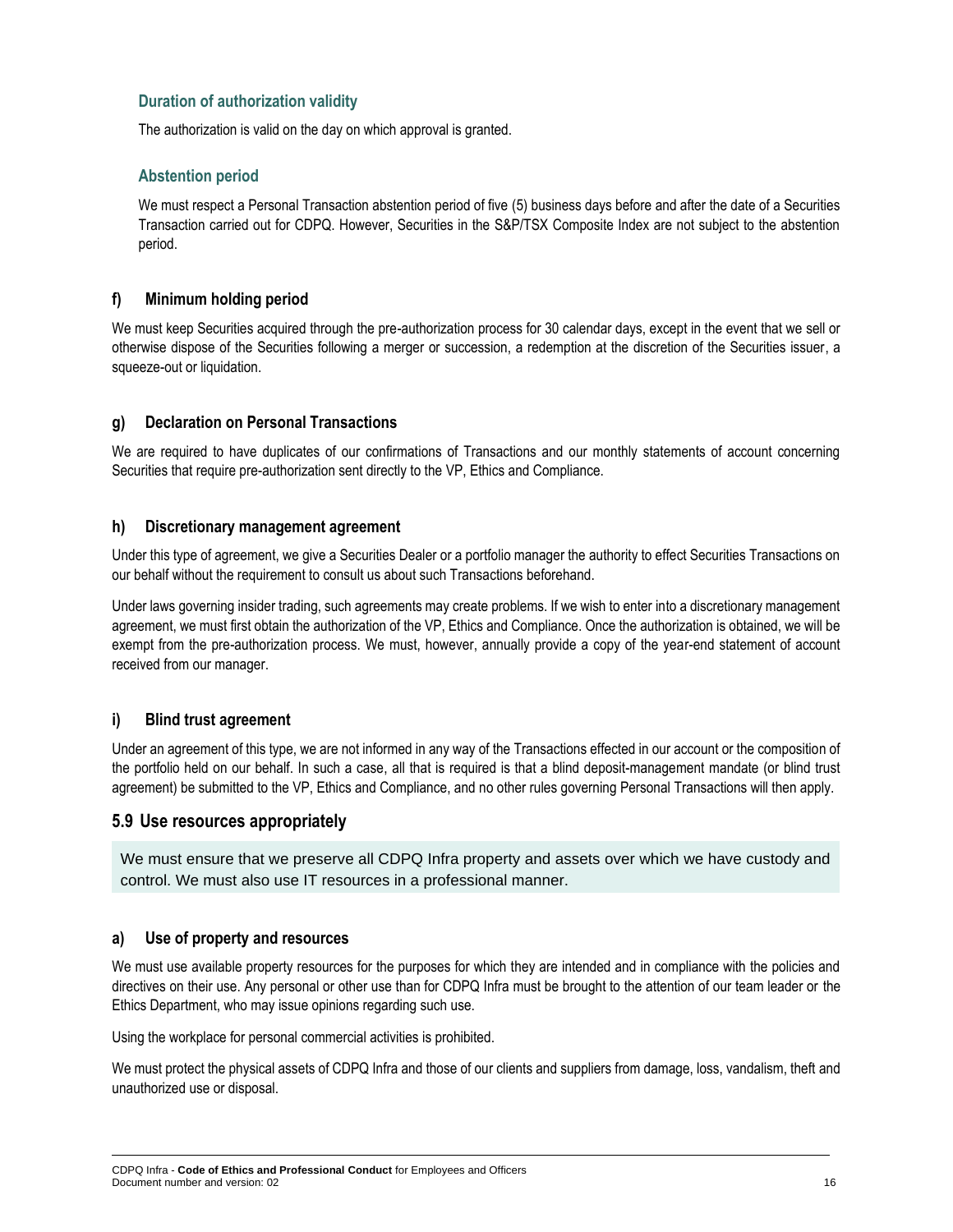#### **b) Use of computer resources, social media and other collaboration sites**

As part of our work, we have access to computer equipment (including devices, computer network, email system and the contents thereof, data, Internet access and the remote login system), which is CDPQ Infra property.

Use of and access to information-based resources, including computerized data, must be in compliance with the rules pertaining to information security and integrity set forth in the computer security policies, procedures and rules. We must comply with the *Politique – Gestion et sécurité de l'information* at all times. However, when information that belongs to CDPQ Infra is included in collaboration sites or in any internal or external data storage sites, such data must comply with information security and confidentiality rules.

- We are prohibited from disclosing through the Internet privileged and confidential information or commercial secrets about CDPQ Infra.
- It is prohibited to go on Internet sites that are discriminatory, pornographic or hateful, to participate in personal chat sessions and to visit online casinos.
- Minimal personal use of computer resources, including social media and collaboration sites, is allowed during working hours, provided that such use does not interfere with our work. However, the use of social media and external collaboration sites is permitted for work purposes.
- When we make use of social media or participate on a external collaboration site for personal reasons, we must use our personal email address, speak on our own behalf and never present ourselves as authorized spokespersons for CDPQ Infra. We may, however, indicate in our profiles that we work for CDPQ Infra, although we must not say anything that could harm CDPQ Infra's image.
- Use of the Internet, including access to social media and other collaboration sites, is a privilege. CDPQ Infra reserves the right to monitor and verify the use of this privilege and to withdraw it at any time. When random monitoring or other verifications are performed on employee work stations, employee privacy is not protected.

#### **c) Inventions in connection with duties at CDPQ Infra**

Any inventions that we develop in connection with our duties, including software and mathematical or quantitative models, during or after business hours, belong to CDPQ Infra. In no case may we use them for personal purposes or share them outside the organization.

#### **5.10 Comply with the Code and report any non-compliant situation**

#### **a) Adherence to the Code**

We commit to complying with the rules of the Code and we annually confirm our commitment.

Before assuming a position at CDPQ Infra, we must attest in writing that we have received and read this Code. As a condition of employment, we must undertake to comply with the rules and to fulfill the obligations imposed by the Code (Appendix A).

Each year, no later than January 31, we must confirm our commitment to comply with the Code as a condition of employment (Appendix B) and complete our portfolio declaration (Appendix D).

#### **b) Report any non-compliant situation**

We must promptly report any situation that does not comply with the Code.

If we discover a non-compliant situation, we must report it to one of the designated persons below. All statements are kept strictly confidential. We will not be penalized, dismissed, demoted or suspended, and we will not be subject to retaliation for having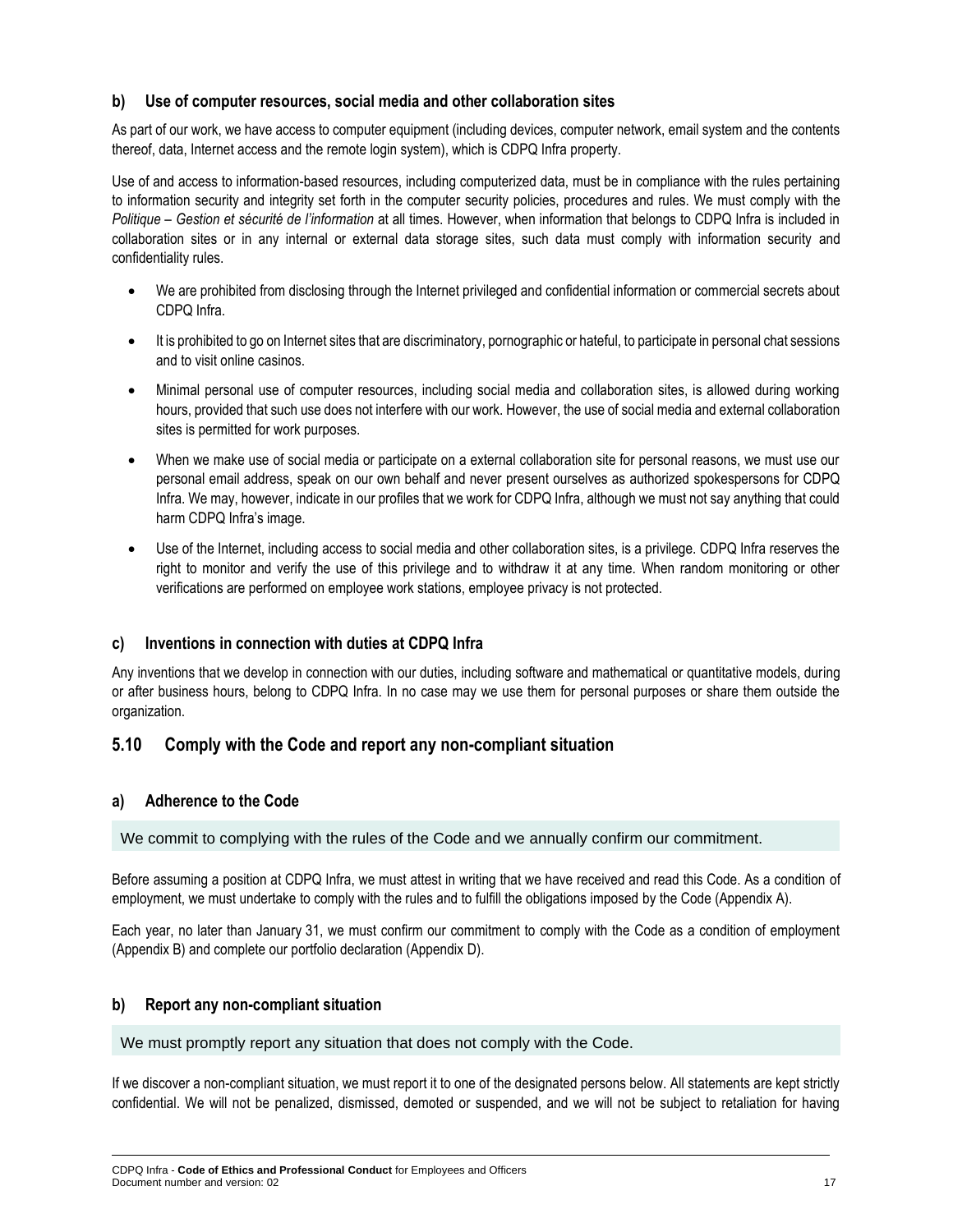declared a possible breach of the Code, enquired about the topic or for having requested advice on how to handle an assumed breach. If we prefer, situations may be reported anonymously.

#### **Statements may be given to the following persons:**

- o Our team leader
- o Ethics Department
- o President and Chief Executive Officer
- o Chair of the Board of Directors

Any situation may also be reported to cdpqinfra ethique@cdqpinfra.com or reported through a secured reporting system offered and managed by an independent third party:

<span id="page-17-0"></span>telephone: +1 866 723-2377 o[r web platform](https://www.clearviewconnects.com/#/)

# 6. Application of the Code

#### **6.1 Employee responsibilities**

We must comply with the Code and all directives or special instructions that may be issued regarding its application.

We must show leadership and promote compliance with the Code and act according to the principle that returns never take precedence over compliance with the Code.

When in doubt regarding the scope or application of any provision, we have a duty to consult the Ethics Department, which will seek an opinion from the HRMC, as necessary.

#### **6.2 Role of the Ethics Department**

The role of the Ethics Department is to:

- Implement and monitor an ethics and compliance program at CDPQ Infra;
- Participate in the coordinating committee comprising the Chief Compliance Officers of CDPQ and its subsidiaries and aimed at developing a shared ethics and compliance vision and practices;
- Report to the HRMC on the application of the Code and implementation of ethics and compliance programs;
- Apply the Code in accordance with parameters adopted by the HRMC and submit to it any situation that requires a prior opinion or recommendation;
- Disseminate the Code and any other ethics policy and provide the updates;
- Organize ethics training;
- Process and analyze annual declarations, conduct additional verifications as needed, maintain a register of declared interests, gifts and entertainment activities and periodically develop a Conflict of Interest risk mapping;
- Process and analyze all matters requiring the Ethics Department's intervention under the Code;
- Monitor behaviour and investigate any breaches of the Code. Assess the applicable sanctions and make appropriate recommendations to the President and Chief Executive Officer, to the Governance and Ethics Committee or to the Board of Directors;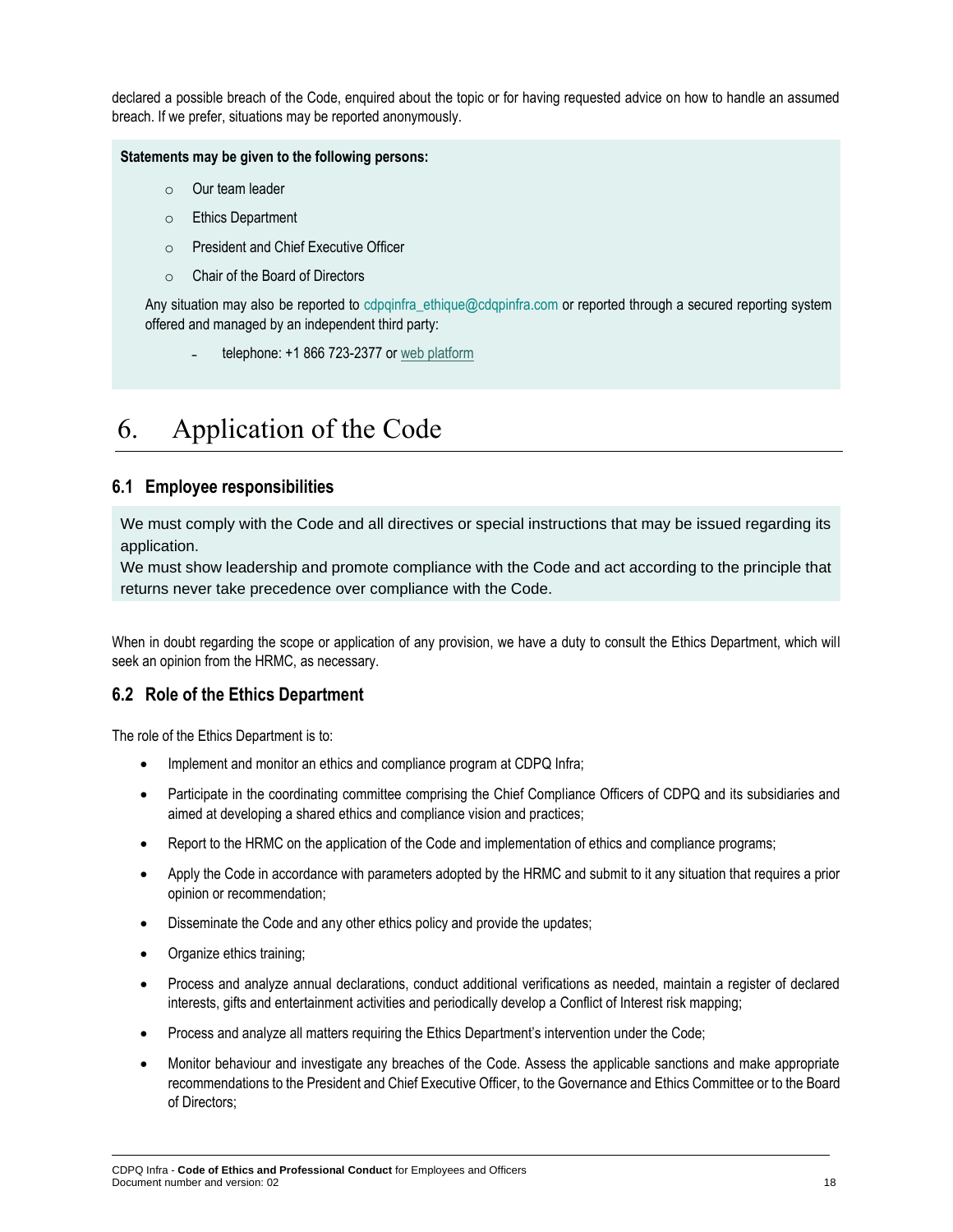- Provide interpretations of the Code and advise on its application and on ethical issues;
- Organize ethics training; and
- Receive and analyze complaints pertaining to any report of non-compliance with the Code and follow up on the matter with the Vice-President, Legal Affairs and with the President and Chief Executive Officer.

### **6.3 Role of the Human Resources and Governance Committee**

The role of the HRMC is to:

- Review the rules of ethics and professional conduct with the Ethics Department and authorize exceptions to their application;
- Review the Code every three years with the Ethics Department and recommend approval thereof to the Board of **Directors**

#### **6.4 Role of the Board of Directors**

The role of the Board of Directors is to:

- Review and approve the Code every three years, on the recommendation of the HRMC;
- Approve any other CDPQ Infra rule of ethics and professional conduct;
- Receive the report from the Ethics Department.

### <span id="page-18-0"></span>7. Sanctions

Compliance with the Code is mandatory. If we contravene the spirit or the letter of the rules, we will be subject to disciplinary measures appropriate to the seriousness of the situation.

Contravening the rules of the Code could result in serious financial, legal and reputational consequences for CDPQ Infra and its employees. Disciplinary measures in keeping with the gravity of the situation will be taken in the event of a contravention of the Code.

Such measures may take any of the following forms:

- A written warning that will be placed in our employee record and may also be sent to our team leader, if deemed appropriate;
- Temporary suspension from our position;
- Dismissal; and
- As necessary, referral of the matter to the relevant civil or regulatory authorities or to the relevant judicial authorities in the case of violation of criminal laws.

Asking a third party to violate a rule and failure to co-operate with an investigation constitute non-compliance with the Code.

# <span id="page-18-1"></span>8. Information requests

Requests for information concerning the application or interpretation of the Code must be sent to the Ethics Department.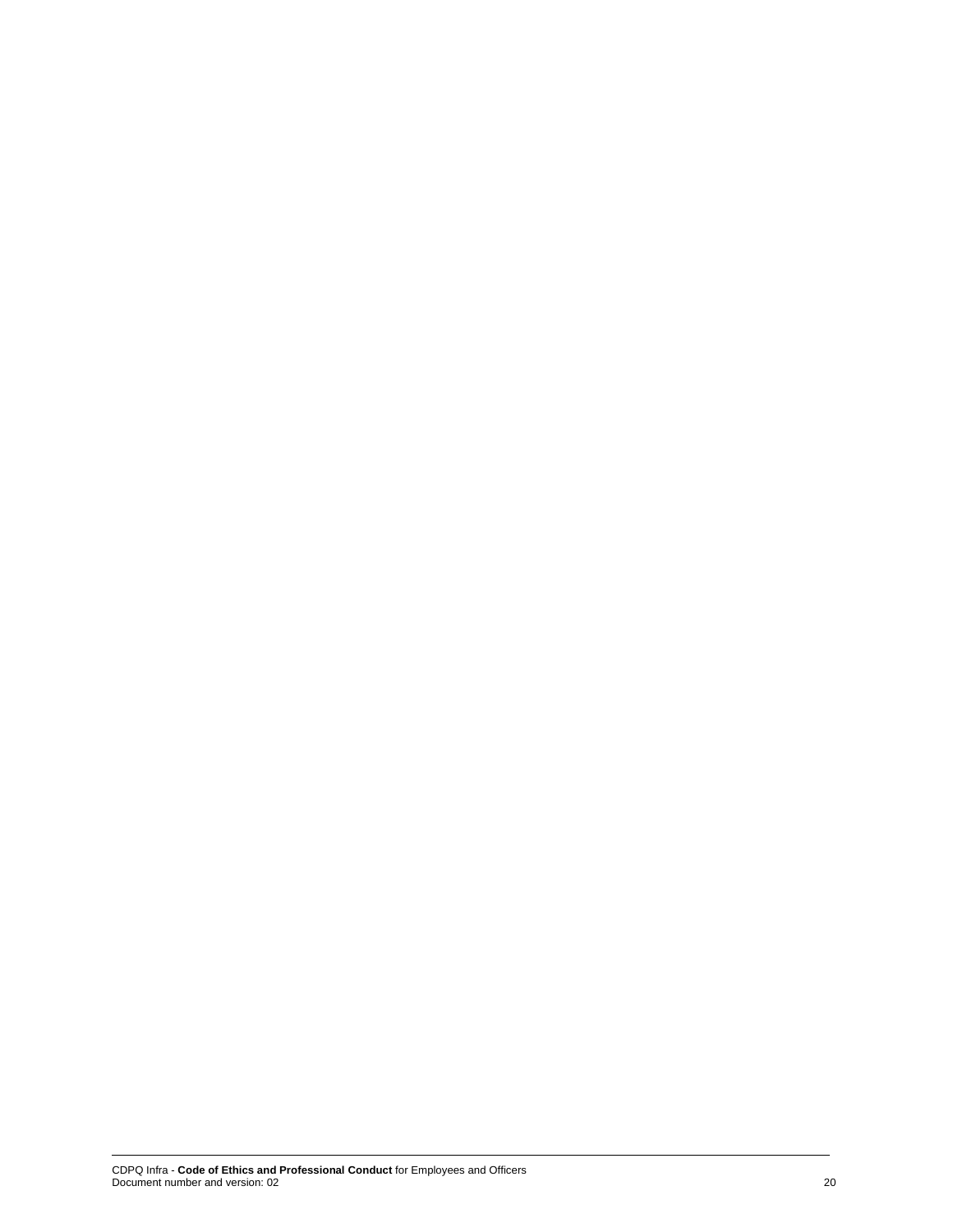Appendices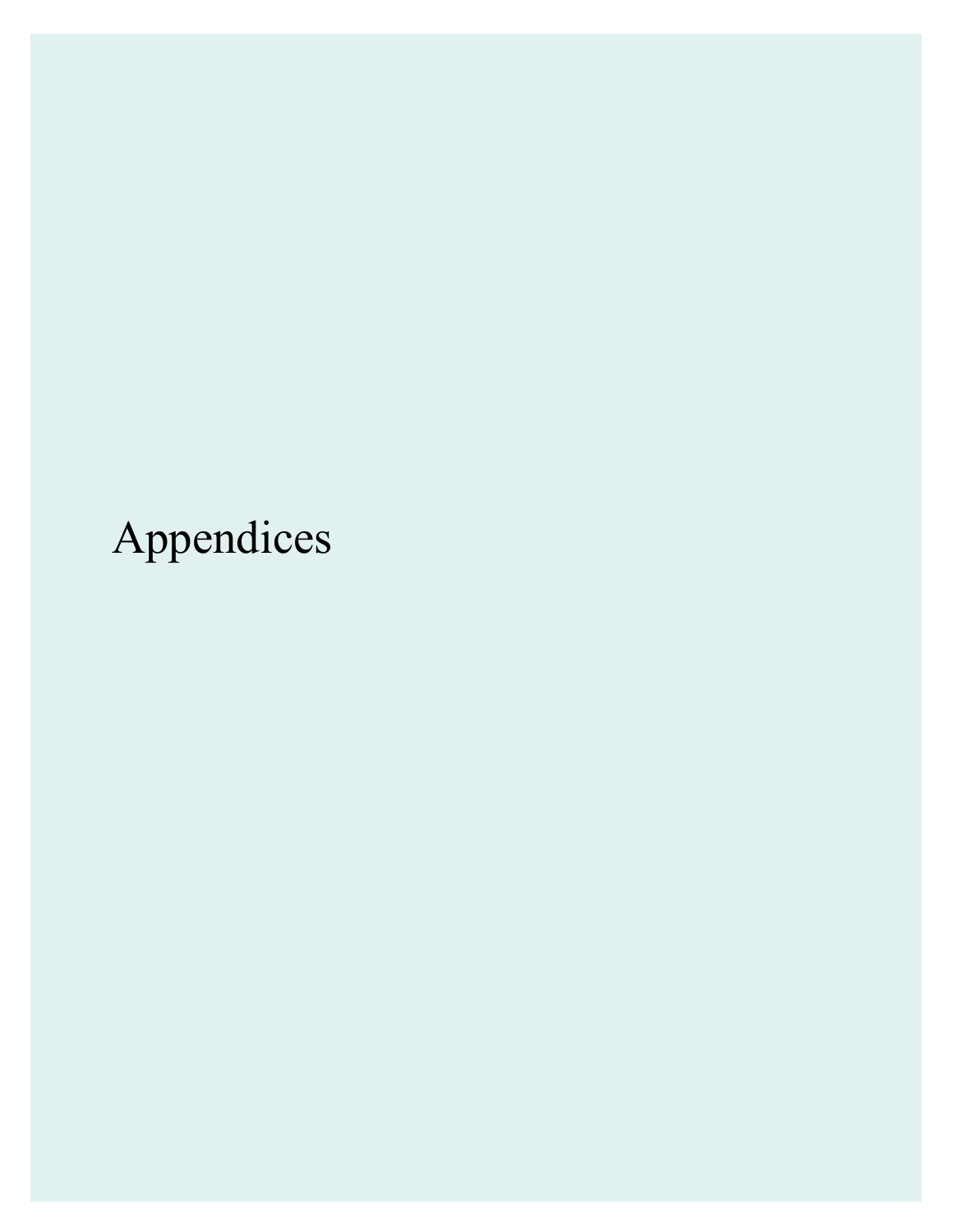### **APPENDIX A**

### Declaration of Adherence to the Code of Ethics and Professional Conduct and Declaration of Interests

I, the undersigned \_\_\_\_\_\_\_\_\_\_\_\_\_\_\_\_\_\_\_\_\_\_\_\_\_\_\_\_\_\_\_\_\_\_\_\_\_, declare that I have received, read and understood the meaning and scope of CDPQ Infra's Code of Ethics and Professional Conduct and undertake to comply with its requirements. I understand that my signature entails an undertaking to comply with the policies and directives in effect, including those on information security.

I hereby declare, **to the best of my knowledge,** any outside interests or activities so as to comply with the rules regarding Conflict of Interest and limitations on outside activities. I am also including companies, organizations and not-for-profits for which I serve as an officer, director or other similar function:

#### **1. Running a company or providing professional activities outside my role at CDPQ Infra**

**Description of my activities, including the company name, if applicable**

**Please indicate the names of your business partners and principal clients for the past three years**

#### **2. Company run by my spouse**

**Name of spouse**

**Description of their activities, including the company name, if applicable** 

**Please indicate the names of their business partners and principal clients for the past three years**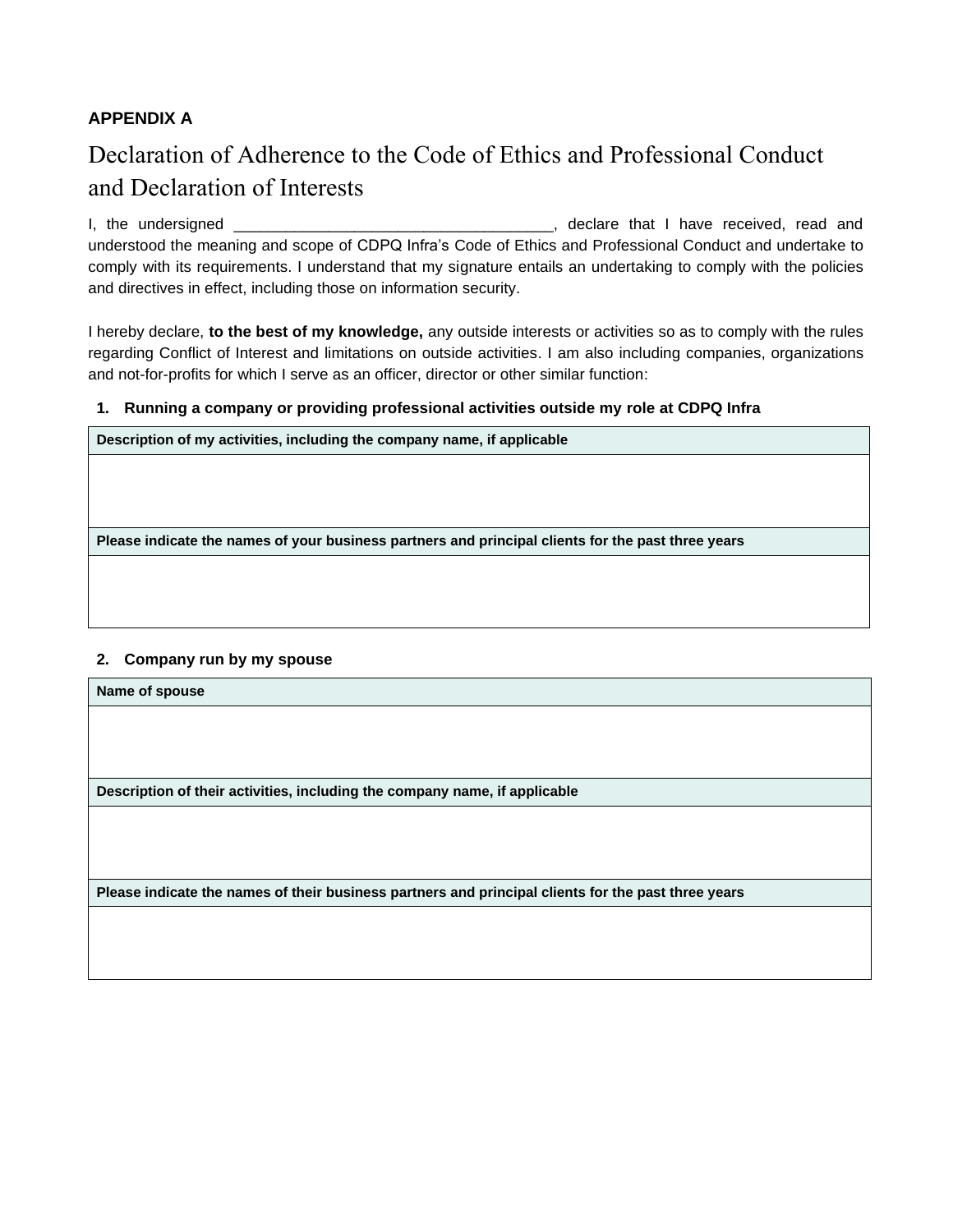**3. Position as director, officer or other similar function that I fulfill with a company (private or public) or a not-for-profit organization**

| <b>Position title</b> | Name of entity | <b>Entity type</b>                       |
|-----------------------|----------------|------------------------------------------|
|                       |                | Public company<br>$\Box$                 |
|                       |                | Private company<br>$\Box$                |
|                       |                | Not-for-profit<br>$\Box$<br>organization |
|                       |                | Public company<br>$\Box$                 |
|                       |                | Private company<br>$\Box$                |
|                       |                | Not-for-profit<br>$\Box$<br>organization |
|                       |                | Public company<br>$\Box$                 |
|                       |                | Private company<br>$\Box$                |
|                       |                | Not-for-profit<br>$\Box$<br>organization |

**4. Role as a director, officer or any other similar role occupied by my spouse in a (public or private) company**

| Person's name      |                          |                        |
|--------------------|--------------------------|------------------------|
| <b>Position</b>    |                          |                        |
| Name of entity     |                          |                        |
| <b>Entity type</b> | Public company<br>$\Box$ | $\Box$ Private company |
| <b>Sector</b>      |                          |                        |

**5. Role as a director, officer or any other similar role held by members of my immediate family (father, mother, brother, sister, children) in a public company**

| Person's name   |  |
|-----------------|--|
| Link            |  |
| <b>Position</b> |  |
| Name of entity  |  |
| <b>Sector</b>   |  |

**6. Real, apparent or potential Conflicts of Interest or non-arm's length relationships**

Other real, apparent or potential Conflicts of Interest, including a Related Person, who may be perceived as having influence on my professional judgment, objectivity or independence.

or

Non-arm's length relationship with a person likely to compromise the reputation of CDPQ Infra

| Name of the entity/person | Nature of the interest or situation |
|---------------------------|-------------------------------------|
|                           |                                     |
|                           |                                     |
|                           |                                     |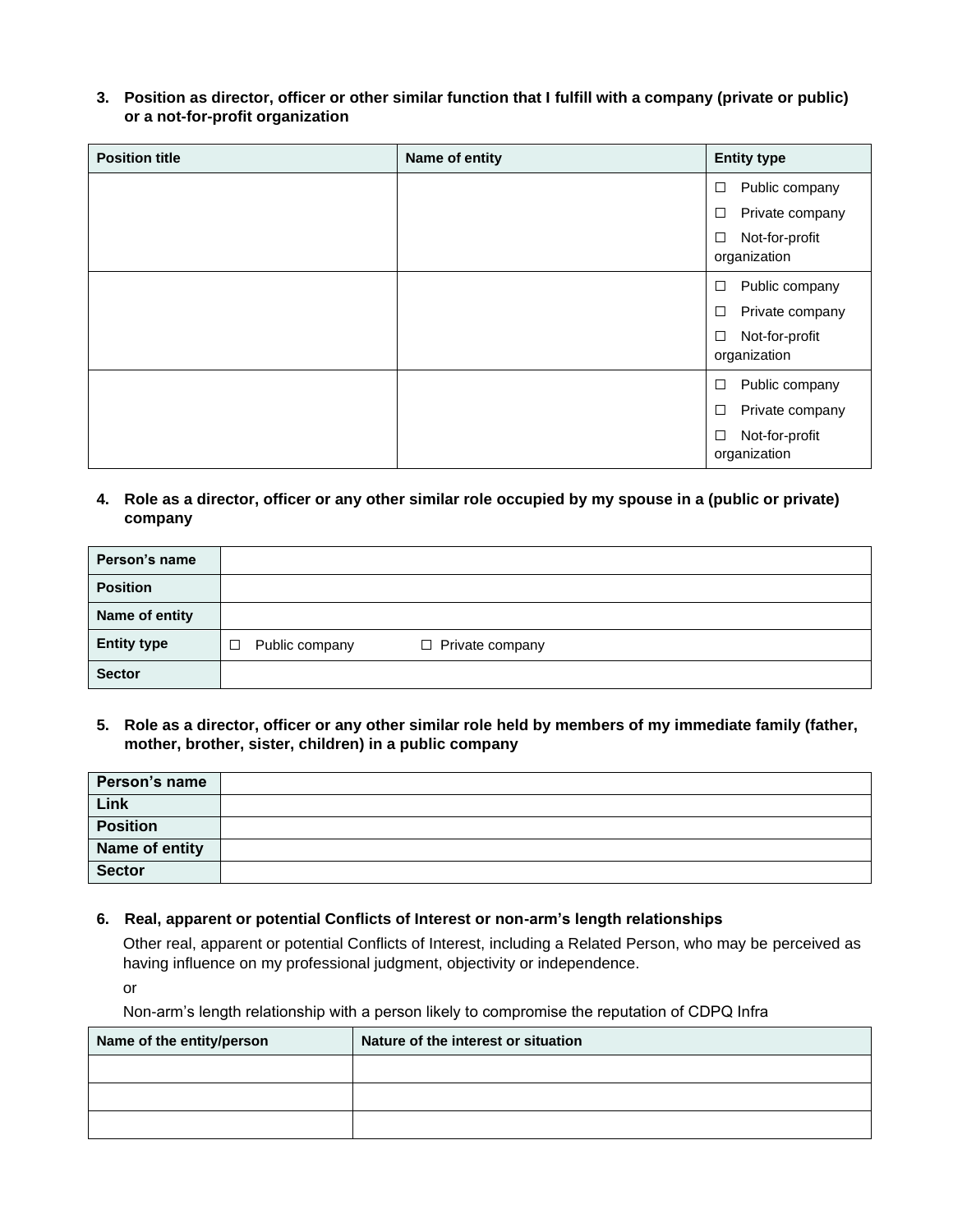#### **7. Securities subject to the pre-authorization process**

Securities in my personal investment portfolio (such as listed or unlisted shares, equity derivatives and corporate bonds).

It is not necessary to provide information on mutual fund units held. Provide account statements or written confirmation from the Dealer.

| <b>Description of Security</b> | <b>Securities dealer</b> |
|--------------------------------|--------------------------|
|                                |                          |
|                                |                          |
|                                |                          |
|                                |                          |

#### **8. Mandatary**

Persons for whom I act as mandatary, attorney, representative or advisor

I certify that the information provided in this declaration is complete and accurate.

I consent to the disclosure of my declared interests to authorized persons solely for the prevention and management of Conflicts of Interest.

An additional declaration may be required for certain employees.

| Signature: | Position:   |
|------------|-------------|
| Name:      | Department: |
| Date:      |             |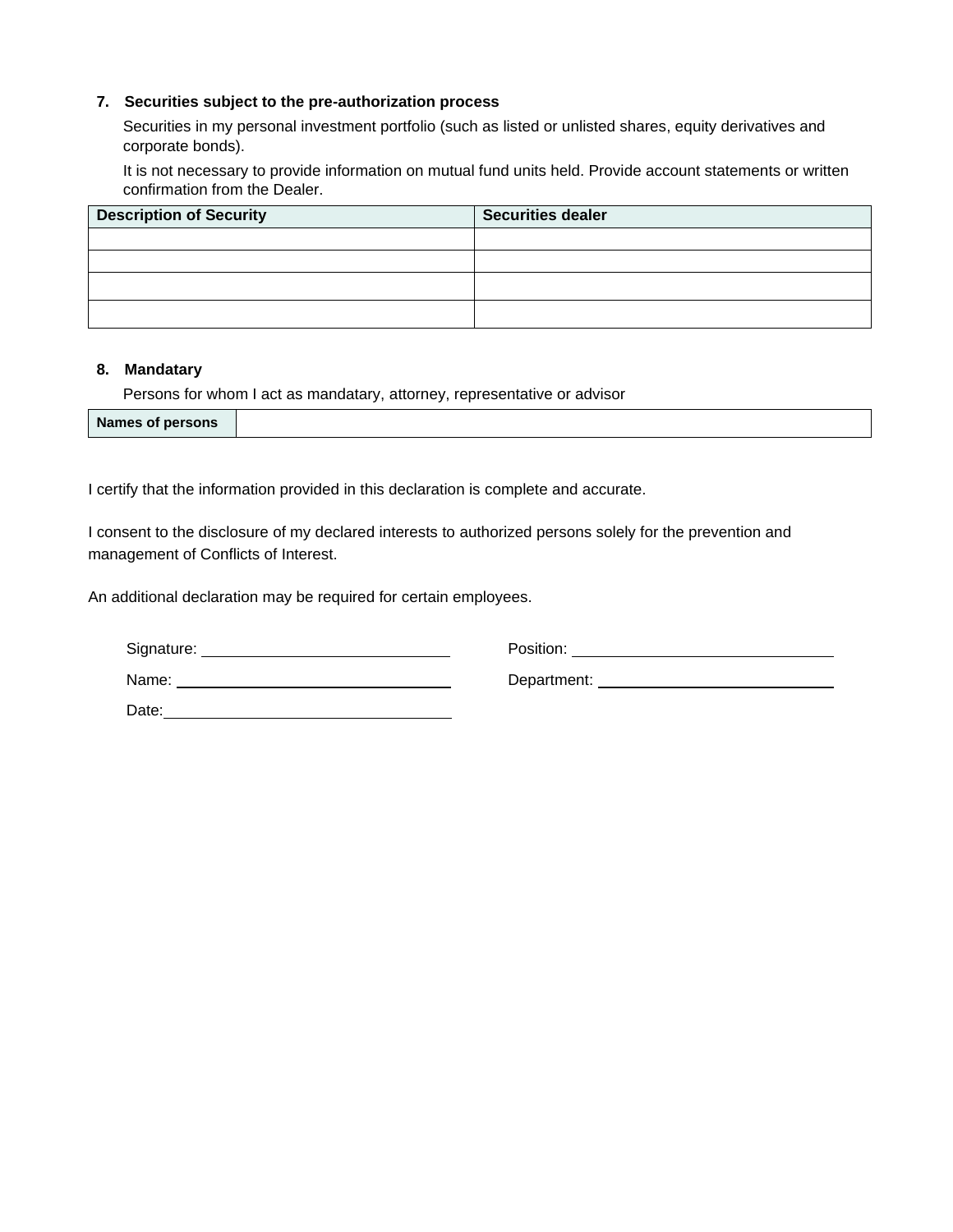### **APPENDIX B**

### Annual Declaration of Adherence to the Code of Ethics and Professional Conduct

I, the undersigned \_\_\_\_\_\_\_\_\_\_\_\_\_\_\_\_\_\_\_\_\_\_\_\_\_\_\_\_\_\_\_\_\_\_\_\_, declare that I have received, read and understood the meaning and scope of CDPQ Infra's Code of Ethics and Professional Conduct. I certify that I have adhered the Code over the last calendar year and I undertake to comply with its requirements in the future.

Specifically, I declare that I have complied with all applicable policies and directives in effect, including the policy on information security and access to documents.

I hereby declare any outside interests or activities so as to comply with the rules regarding Conflict of Interest and limitations on outside activities. I am also including companies, organizations and not-for-profits for which I serve as an officer, director or other similar function:

Under no circumstances did I accept any gifts, entertainment activities, donations, services or benefits other than those of a symbolic or non-repetitive nature or of little value. I acknowledge my obligation to report on the prescribed form anything that exceeds this standard.

I also declare that I am not aware of, nor have I witnessed, any act that could be considered an act of fraud or corruption. I acknowledge my obligation to report any suspected act of fraud or corruption.

#### **Comments:**

| Signature: _ | Position:   |
|--------------|-------------|
| Date:        | Department: |

I, the undersigned \_\_\_\_\_\_\_\_\_\_\_\_\_\_\_\_\_\_\_\_\_\_\_\_\_\_\_\_\_\_\_\_\_\_\_\_, declare that I have received, read and understood the meaning and scope of CDPQ Infra's Code of Ethics and Professional Conduct. I certify that I have adhered the Code over the last calendar year and I undertake to comply with its requirements in the future.

I also declare that I have read, understood and complied with the policies and directives in effect.

I hereby declare, **to the best of my knowledge**, all of the following interests and activities so as to comply with the rules regarding Conflict of Interest and limitations on outside activities.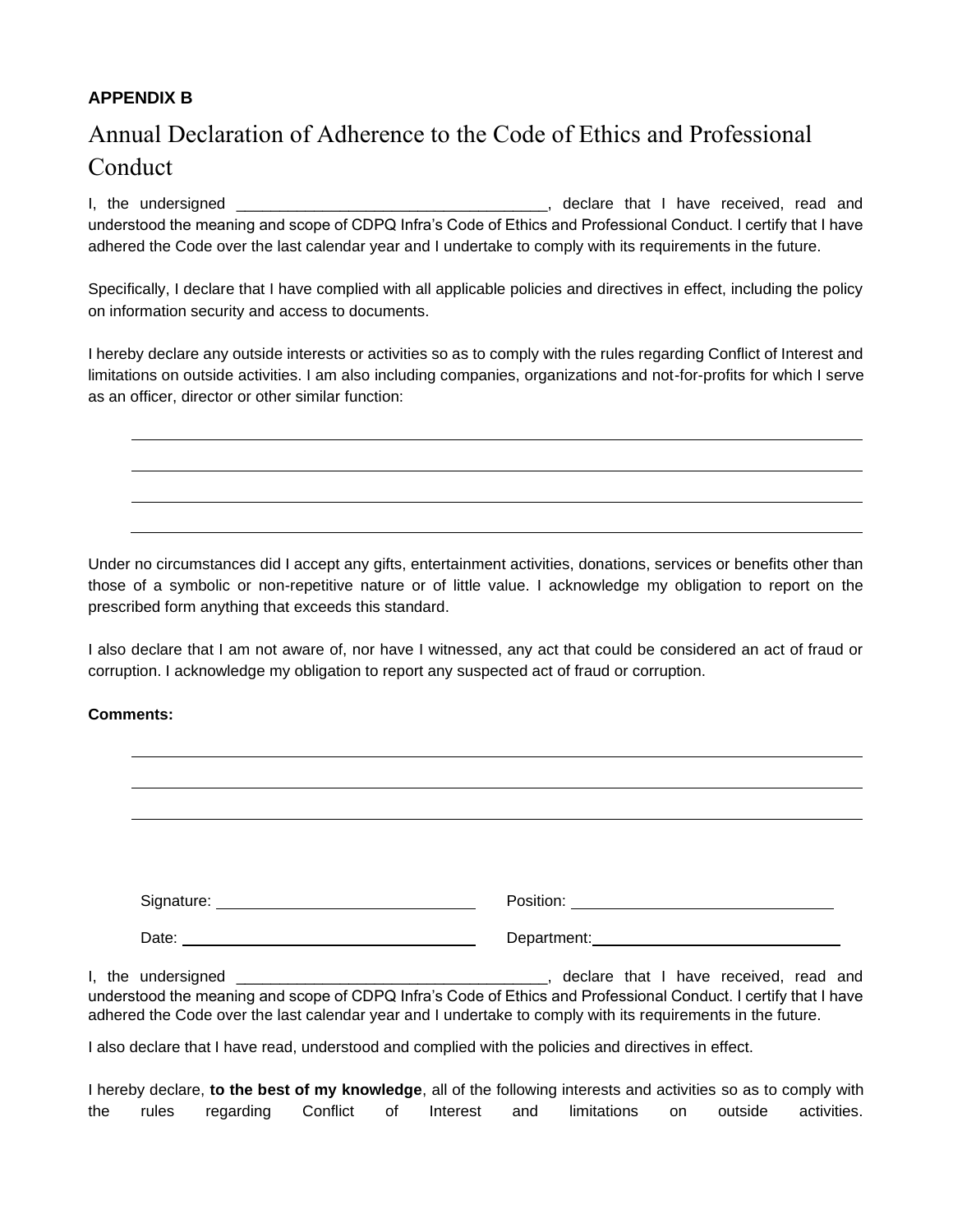#### **1. Running a company or providing professional activities outside my role at CDPQ Infra**

**Description of my activities, including the company name, if applicable**

**Please indicate the names of your business partners and principal clients for the past three years**

#### **2. Company run by my spouse**

**Name of spouse**

**Description of their activities, including the company name, if applicable**

**Please indicate the names of their business partners and principal clients for the past three years**

**3. Position as director, officer or other similar function that I fulfill with a company (private or public) or a not-for-profit organization**

| <b>Position title</b> | Name of entity | <b>Entity type</b>                       |
|-----------------------|----------------|------------------------------------------|
|                       |                | Public company<br>$\Box$                 |
|                       |                | Private company<br>□                     |
|                       |                | Not-for-profit<br>□<br>organization      |
|                       |                | Public company<br>□                      |
|                       |                | Private company<br>$\Box$                |
|                       |                | Not-for-profit<br>□<br>organization      |
|                       |                | Public company<br>□                      |
|                       |                | □<br>Private company                     |
|                       |                | Not-for-profit<br>$\Box$<br>organization |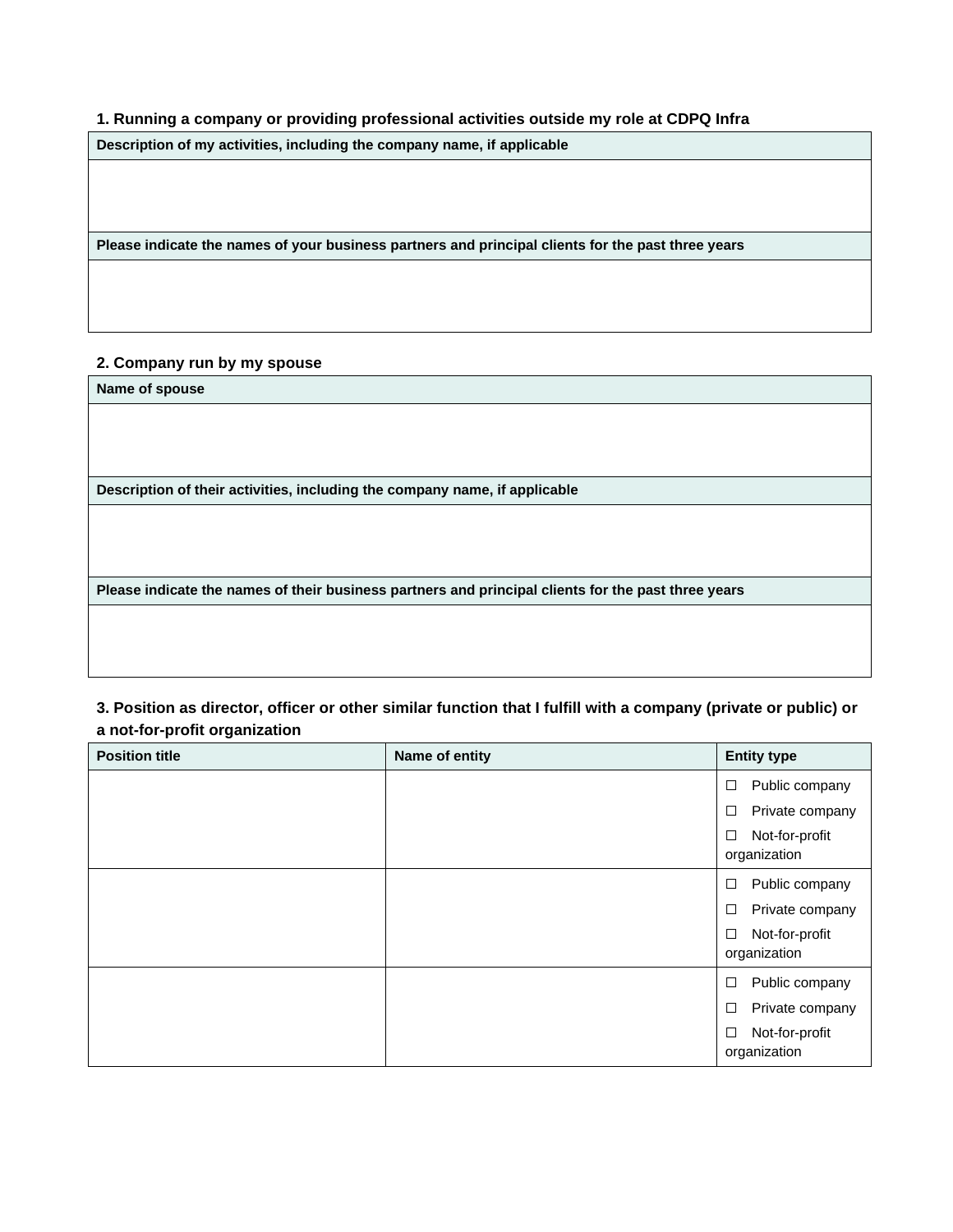#### **4. Role as a director, officer or any other similar role occupied by my spouse in a (public or private) company**

| --------- <i>-</i> |                           |
|--------------------|---------------------------|
| Person's name      |                           |
| <b>Position</b>    |                           |
| Name of entity     |                           |
| <b>Entity type</b> | Public company<br>$\Box$  |
|                    | Private company<br>$\Box$ |
| <b>Sector</b>      |                           |

#### **5. Role as a director, officer or any other similar role held by members of my immediate family (father, mother, brother, sister, children) in a public company**

| Person's name   |  |
|-----------------|--|
| Link            |  |
| <b>Position</b> |  |
| Name of entity  |  |
| <b>Sector</b>   |  |

#### **6. Real, apparent or potential Conflicts of Interest or non-arm's length relationships**

Other real, apparent or potential Conflicts of Interest, including a Related Person, who may be perceived as having influence on my professional judgment, objectivity or independence.

Non-arm's length relationship with a person likely to compromise the reputation of CDPQ Infra

| Name of the entity/person | Nature of the interest or situation |
|---------------------------|-------------------------------------|
|                           |                                     |
|                           |                                     |
|                           |                                     |

- Under no circumstances have I accepted any gifts, entertainment activities, donations, services or benefits other than those accepted in compliance with the Code and reported to [declarationcadeau@cdpq.com.](mailto:declarationcadeau@cdpq.com) I acknowledge my obligation to report on the prescribed form anything that exceeds this standard. ☐
- I also declare that I am not aware of, nor have I witnessed, any act that could be considered an act of fraud or corruption. I acknowledge my obligation to report any suspected act of fraud or corruption. ☐
- I certify that I have read and understood CDPQ Infra's Policy on Harassment and Other Forms of Misconduct and declare that I have complied with it. ☐
- I consent to the disclosure of my declared interests to authorized persons solely for the prevention and management of Conflicts of Interest. **An additional declaration may be required for certain employees.** ☐
- I consent to the disclosure of information about my involvement in a non-profit organization to CDPQ's philanthropy team. ☐

or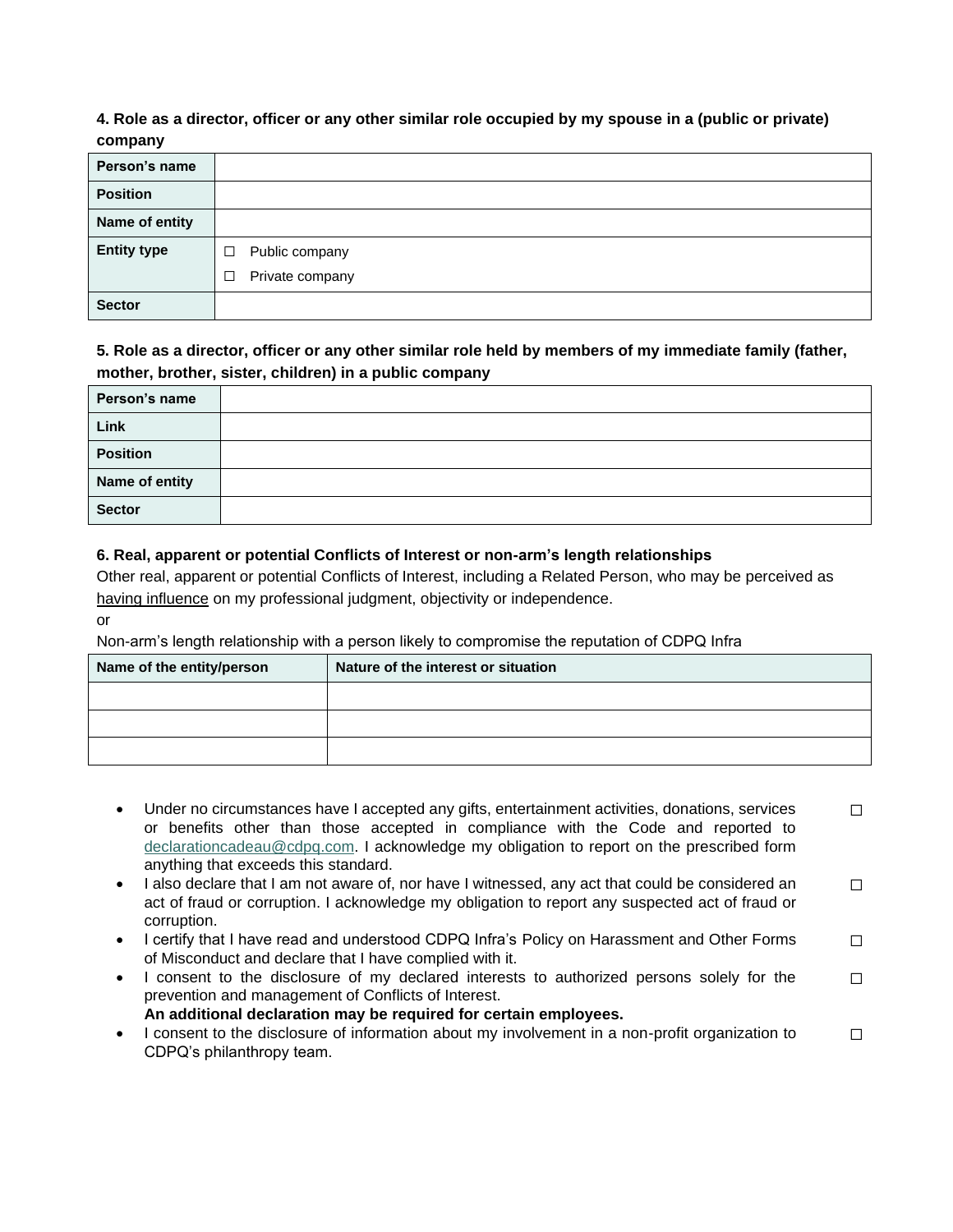#### **Comments:**

|       | Department: ____________________________ |  |
|-------|------------------------------------------|--|
| Date: |                                          |  |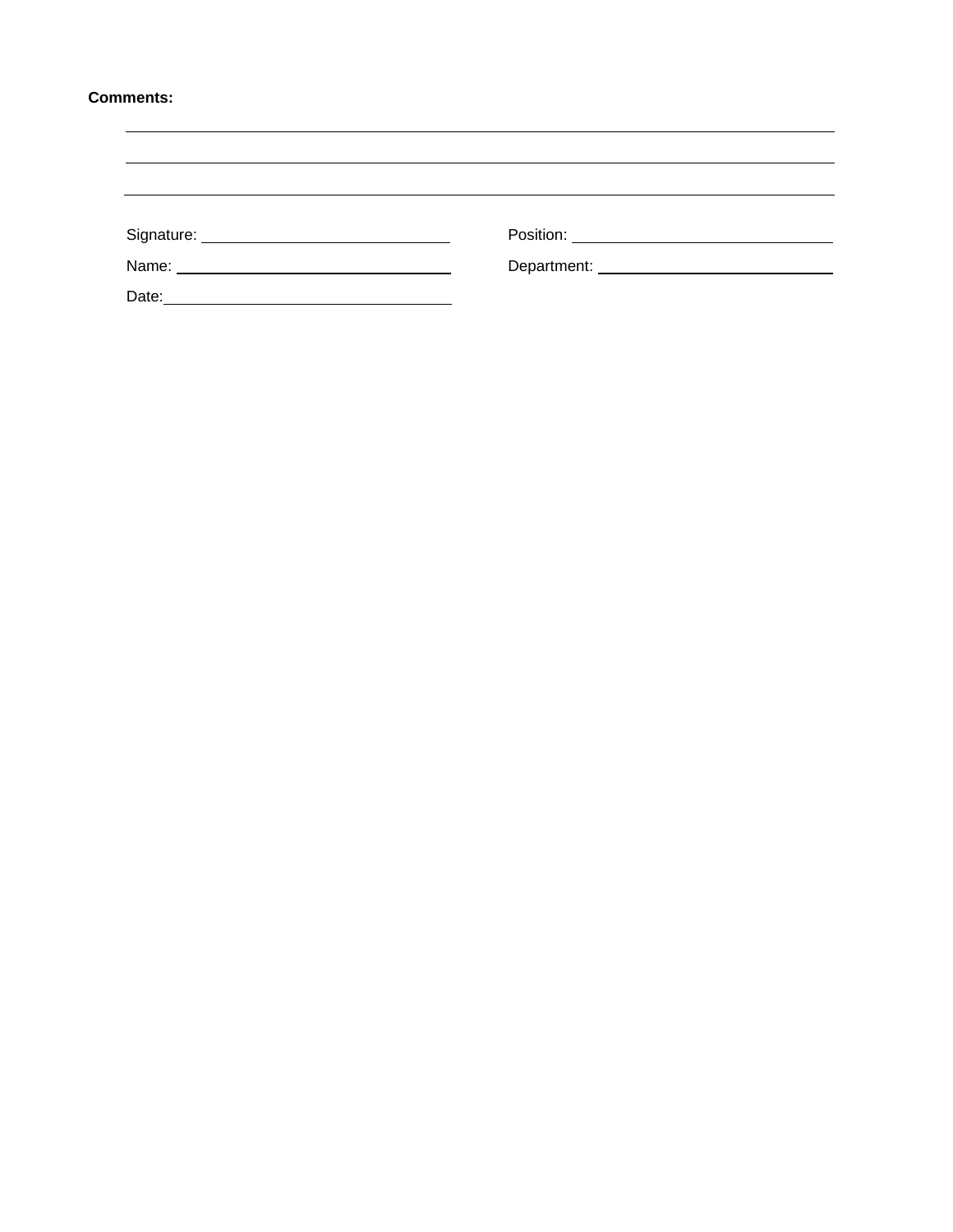### **SCHEDULE C**

### Declaration of modification of interests

Fill out the form, indicating the changes (acquisition or disposition of Securities, end of employment, etc.) made since your last annual declaration.

#### **1. Running a company or providing professional activities outside my role at CDPQ Infra**

**Description of my activities, including the company name, if applicable**

**Please indicate the names of your business partners and principal clients for the past three years**

#### **2. Company run by my spouse**

**Description of their activities, including the company name, if applicable**

**Please indicate the names of their business partners and principal clients for the past three years:**

#### **3. Position as director, officer or other similar function that I fulfill with a company (private or public) or a not-for-profit organization**

| <b>Position title</b> | Name of entity | <b>Entity type</b>                  |
|-----------------------|----------------|-------------------------------------|
|                       |                | Public company<br>□                 |
|                       |                | Private company<br>□                |
|                       |                | Not-for-profit<br>□<br>organization |
|                       |                | Public company<br>□                 |
|                       |                | Private company<br>□                |
|                       |                | Not-for-profit<br>□<br>organization |
|                       |                | Public company<br>□                 |
|                       |                | Private company<br>□                |
|                       |                | Not-for-profit<br>□<br>organization |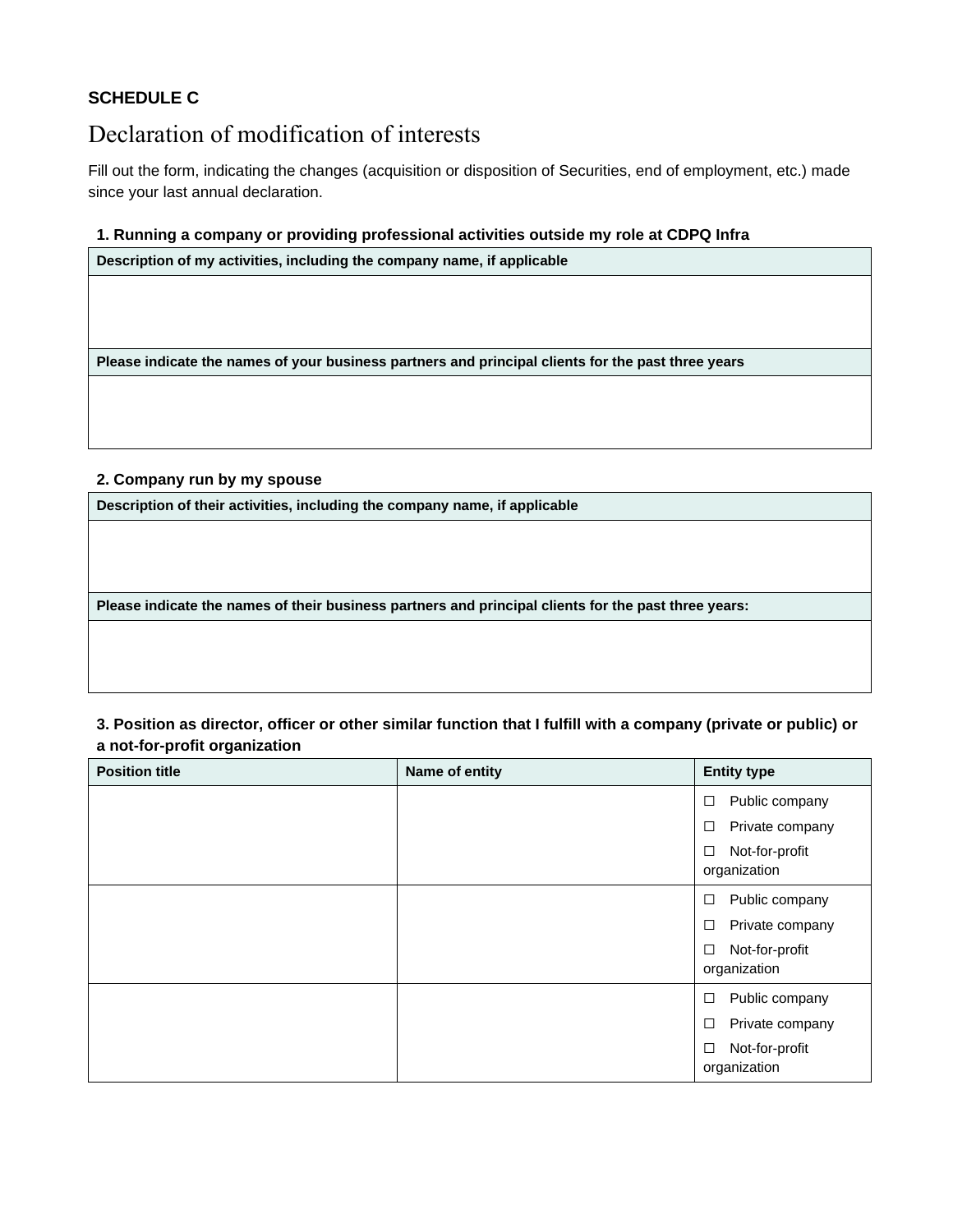#### **4. Role as a director, officer or any other similar role occupied by my spouse in a public or private company**

| Person's name      |                           |
|--------------------|---------------------------|
| <b>Position</b>    |                           |
| Name of entity     |                           |
| <b>Entity type</b> | Public company<br>□       |
|                    | Private company<br>$\Box$ |
| <b>Sector</b>      |                           |

### **5. Role as a director, officer or any other similar role held by members of my immediate family (father, mother, brother, sister, children) in a public company**

| Person's name   |  |
|-----------------|--|
| Link            |  |
| <b>Position</b> |  |
| Name of entity  |  |
| <b>Sector</b>   |  |

#### **6. Real, apparent or potential Conflicts of Interest or non-arm's length relationships**

Other real, apparent or potential Conflicts of Interest, including a Related Person, who may be perceived as having influence on my professional judgment, objectivity or independence.

#### or

Non-arm's length relationship with a person likely to compromise the reputation of CDPQ Infra

| Name of the entity/person | Nature of the interest or situation |
|---------------------------|-------------------------------------|
|                           |                                     |
|                           |                                     |
|                           |                                     |

#### **Comments:**

| prevention and management of Conflicts of Interest. | I consent to the disclosure of my declared interests to authorized persons solely for the<br>An additional declaration may be required for certain employees. |
|-----------------------------------------------------|---------------------------------------------------------------------------------------------------------------------------------------------------------------|
|                                                     |                                                                                                                                                               |
|                                                     | Department: <u>_______________________________</u>                                                                                                            |
|                                                     |                                                                                                                                                               |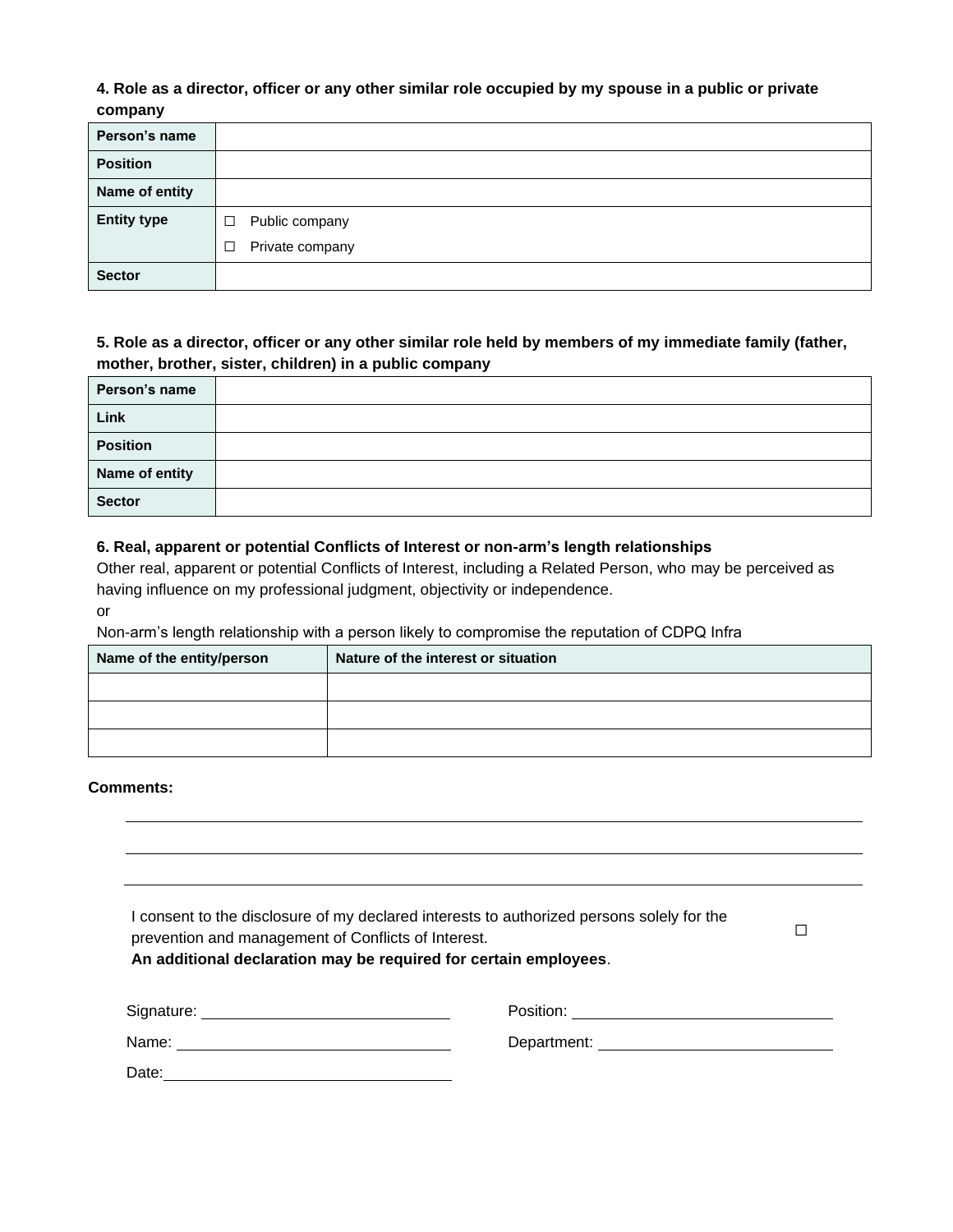### **SCHEDULE D**

### Annual portfolio declaration as at December 31

| You must check at least one of the four options                                                                                                                                                                                              |   |  |  |
|----------------------------------------------------------------------------------------------------------------------------------------------------------------------------------------------------------------------------------------------|---|--|--|
| 1. I have no personal investments.                                                                                                                                                                                                           |   |  |  |
| 2. I own <b>personal investments</b> that are exempt from the pre-authorization process<br>(mutual funds, ETFs, certificates of deposit, etc.) - See section 4.6 d) for a complete list).                                                    |   |  |  |
| 3. I own <b>Securities subject to</b> the pre-authorization process. In this case, answer A or B.<br>(e.g. shares [listed or unlisted], equity derivatives, corporate bonds and Securities issued by income trusts or limited partnerships). |   |  |  |
| My securities dealer sends all my statements that include relevant Securities to CDPQ's VP, Ethics and Compliance.                                                                                                                           | П |  |  |
| I also own the following relevant Securities that are not held by a securities dealer<br>(held by a transfer agent, at home or elsewhere):                                                                                                   |   |  |  |
| I own the following relevant Securities regarding which information is not sent directly by my securities dealer.<br>Provide detailed information regarding the Securities and email a copy of your statement tocompliance@cdpq.com          |   |  |  |
| <b>Description of Security</b><br>Quantity<br>Place of safekeeping                                                                                                                                                                           |   |  |  |
| 4. I have signed a discretionary management agreement or a blind trust agreement for the management of my<br>portfolio and have provided supporting documents to CDPQ's VP, Ethics and Compliance.                                           |   |  |  |

# **Check if applicable** 5. I act as mandatary, representative or advisor to individuals for their personal investments in relevant Securities:  $\Box$ I certify that I have not disclosed confidential information or privileged information to any person who is not authorized to receive this information. ☐ I certify that the information provided is complete and accurate. □ □ Signature: Position: Name: Department:

Date: **Date: Date: Date: Date: Date: Date: Date: Date: Date: Date: Date: Date: Date: Date: Date: Date: Date: Date: Date: Date: Date: Date: Date: Date: Date: Date: Date:**